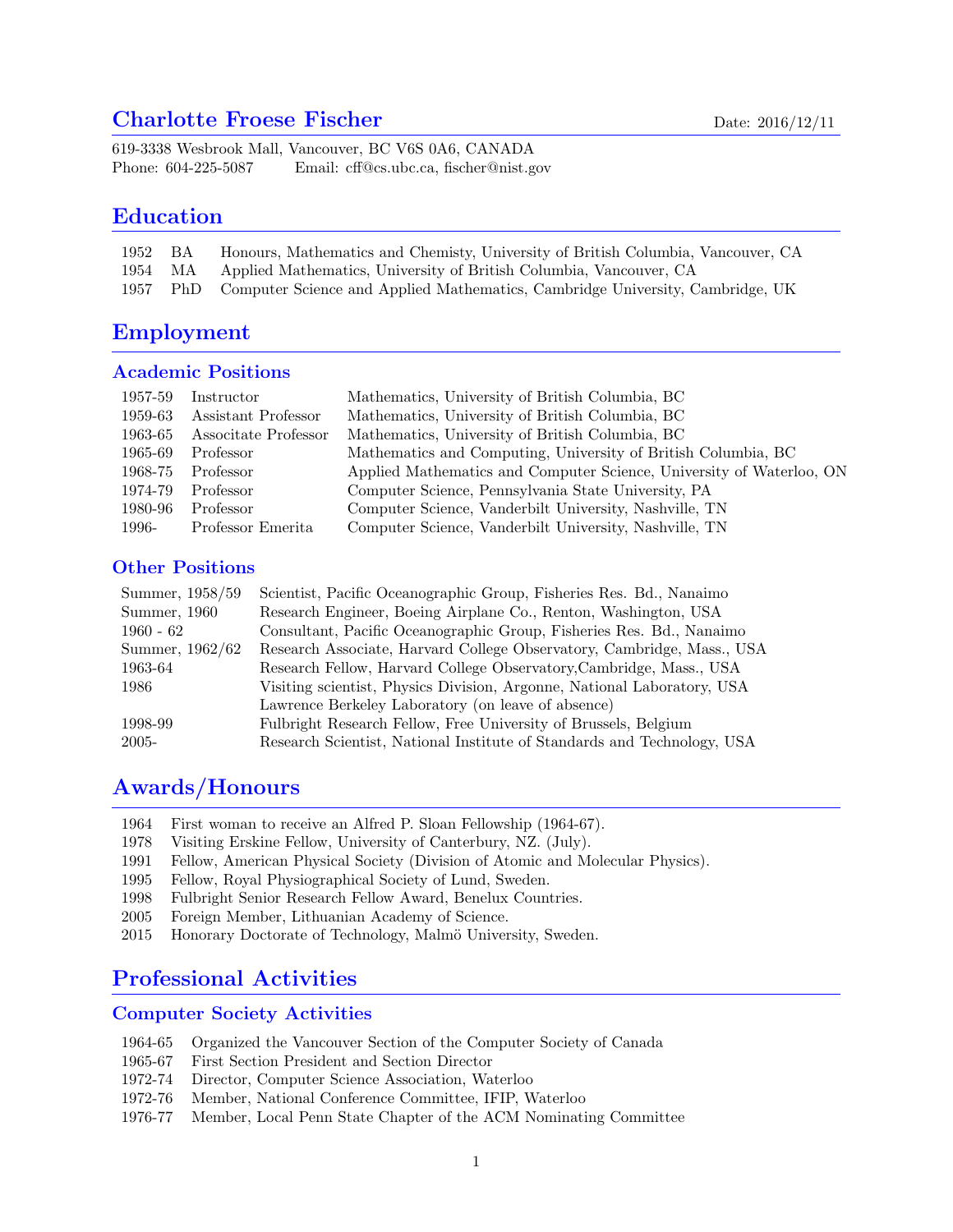### Editorships

1968-78 Numerical Analysis Section Editor, ACM, Computing Reviews 1968-2001 Atomic Structure Editor, Computer Physics Communications, Belfast, N. Ireland

## Publications

### Books

- 1. Introduction to the Programming of the IBM 1620, Addison-Wesley, Reading, Mass. (1964).
- 2. The Hartree-Fock Method for Atoms A numerical approach, Wiley Interscience, New York (1977).
- 3. Computational Atomic Structure An MCHF approach, (with T. Brage and P. Jönsson), Institute of Publishing, Bristol, UK (1997).
- 4. Douglas Rayner Hartree His Life in Science and Computing, World Scientific Publishing Co., Singapore, (2003).

### Chapters in Books

- 1. "Correlation effects and f-values in the sodium sequence" in Beam Foil Spectroscopy. Ed. by I. A. Sellin and D. J. Pegg, (New York: Plenum Press) Vol. 1 (1976).
- 2. "Multiconfiguration Hartree-Fock Calculations for complex atoms" in Progress in Atomic Spectroscopy. Ed. by H. J. Beyer and H. Kleinpoppen) (New York: Plenum Press) (1984).
- 3. "The challenge of theoretical predictions of oscillator strengths and lifetimes" in Atomic Spectra and Oscillator Strengths fo Astrophysics and Fusion Research. (Ed. by J. E. Hansen) (Amsterdam: North Holland) (1990).
- 4. "Non-variational Multiconfiguration Hartree-Fock Calculations for Continuum Wave Functions" in Many-body Theory of Atomic Structure and Photoionization. Ed. by T. N. Chang, Singapore: World Scientific) pp. 143-173, (1993).
- 5. "Atomic Structure: Multiconfiguration Hartree-Fock Theories" in Springer Handbook of Atomic, Molecular, and Optical Physics. Ed.by G. W. Drake, pp. 307-323, (2006)
- 6. "B-splines in variational atomic structure calculations" in Advances In Atomic, Molecular, and Optical Physics. Ed. Paul Berman, Ennio Arimondo and Chun Lin, 55, 235-291 (2008).
- 7. "Relativistic Variational Calculations for Complex Atoms", in Advances in the Theory of Atomic and Molecular Systems, Progress in Theoretical Chemistry and Physics (Ed: P. Piecuch et al. (Springer: Netherlands), 19, pp. 115–128, (2009).

#### Articles in Refereed Journals

- 1. C. Froese Fischer, I. P. Grant, G. Gaigalas, and P. Rynkun. "Lifetimes of some  $2s^22p^2P_{3/2}$  states from variational theory". In: Physical Review A 93.2 (2016), p. 022505.
- 2. O. Zatsarinny and C. Froese Fischer. "DBSR HF: A B-spline Dirac–Hartree–Fock program". In: Computer Physics Communications 202 (2016), pp. 287–303.
- 3. G. Gaigalas, P. Rynkun, and C. Froese Fischer. "Lifetimes of 4p<sup>5</sup>4d levels in highly ionized atoms". In: Phys. Rev. A 91 (2015), p. 022509. doi: [10.1103/PhysRevA.91.022509](http://dx.doi.org/10.1103/PhysRevA.91.022509).
- 4. J. ieron et al. "Ab initio MCDHF calculations of electron–nucleus interactions". In: Physica Scripta 90.5 (2015), p. 054011.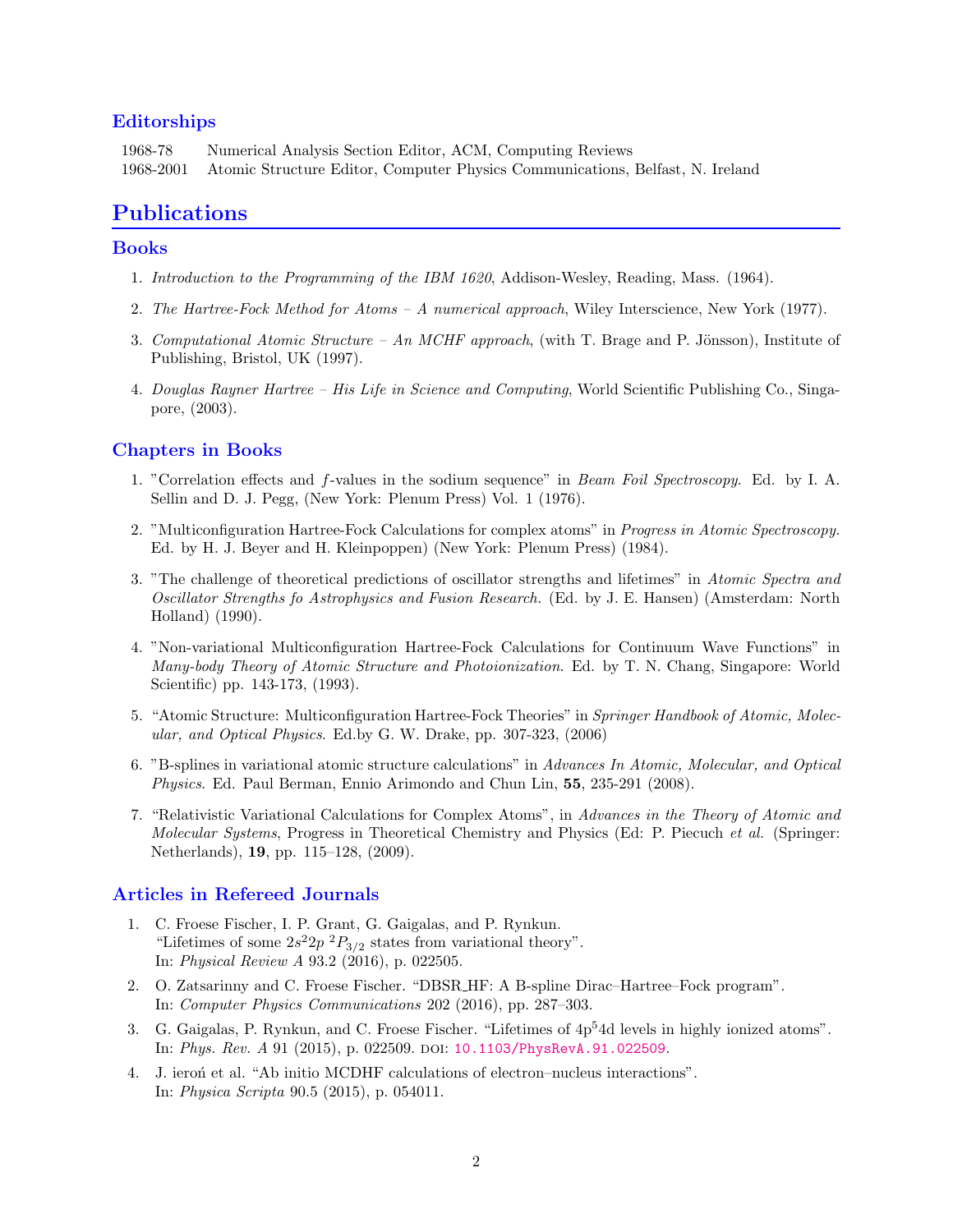- 5. J. Ekman et al. "Calculations with spectroscopic accuracy: Energies, transition rates, and Land´e g<sup>J</sup> -factors in the carbon isoelectronic sequence from Ar XIII to Zn XXV". In: Astron. Astrophys. 564 (2014), p. A24. doi: [10.1051/0004-6361/201323163](http://dx.doi.org/10.1051/0004-6361/201323163).
- 6. C. Froese Fischer. "Evaluation and comparison of the configuration interaction calculations for complex atoms". In: Atoms 2 (2014), pp. 1-14. DOI: [10.3390/atoms2010001](http://dx.doi.org/10.3390/atoms2010001).
- 7. N. D. Guise, J. N. Tan, S. M. Brewer, C. F. Fischer, and P. Jönsson. "Measurement of the Kr XVIII 3d  ${}^{2}D_{5/2}$  lifetime at low energy in a unitary Penning trap". In: Phys. Rev. A 89 (2014), p. 040502. DOI: [10.1103/PhysRevA.89.040502](http://dx.doi.org/10.1103/PhysRevA.89.040502).
- 8. P. Jönsson et al. "Relativistic CI calculations of spectroscopic data for the  $2p^6$  and  $2p^53l$ configurations in Ne-like ions between Mg III and Kr XXVII". In: At. Data Nucl. Data Tables 100 (2014), pp. 1–154. doi: [10.1016/j.adt.2013.06.001](http://dx.doi.org/10.1016/j.adt.2013.06.001).
- 9. P. Rynkun, P. Jönsson, G. Gaigalas, and C. Froese Fischer. "Energies and E1, M1, E2, and M2 transition rates for states of the  $2s^22p^3$ ,  $2s2p^4$ , and  $2p^5$ configurations in nitrogen-like ions between F III and Kr XXX". In: At. Data Nucl. Data Tables 100 (2014), pp. 315-402. DOI: [10.1016/j.adt.2013.05.003](http://dx.doi.org/10.1016/j.adt.2013.05.003).
- 10. C. Froese Fischer et al. "Doublet-quartet energy separation in boron: A partitioned-correlation-function-interaction method". In: Phys. Rev. A 88.6 (2013), p. 062506.
- 11. P. Jönsson, G. Gaigalas, J. Bieroń, C. Froese Fischer, and I. P. Grant. "New version: GRASP2K relativistic atomic structure package". In: Comput. Phys. Commun. 184 (2013), pp. 2197–2203. doi: [10.1016/j.cpc.2013.02.016](http://dx.doi.org/10.1016/j.cpc.2013.02.016).
- 12. P. Jönsson et al. "Energy levels and transition rates for the boron isoelectronic sequence: Si X, Ti XVIII – Cu XXV". In: Astron. Astrophys. 559 (2013), p. A100. DOI: [10.1051/0004-6361/201321893](http://dx.doi.org/10.1051/0004-6361/201321893).
- 13. P. Rynkun, P. Jönsson, G. Gaigalas, and C. Froese Fischer. "Energies and E1, M1, E2, and M2 transition rates for states of the  $2s^22p^4$ ,  $2s2p^5$ , and  $2p^6$ configurations in oxygen-like ions between F II and Kr XXIX". In: Astron. Astrophys. 557 (2013), p. A136. doi: [10.1051/0004-6361/201321992](http://dx.doi.org/10.1051/0004-6361/201321992).
- 14. S. Verdebout et al. "A partitioned correlation function interaction approach for describing electron correlation in atoms". In: *J. Phys. B* 46 (2013), p. 085003. DOI: [10.1088/0953-4075/46/8/085003](http://dx.doi.org/10.1088/0953-4075/46/8/085003).
- 15. C. Froese Fischer and G. Gaigalas. "Multiconfiguration Dirac-Hartree-Fock energy levels and transition probabilities for W XXXVIII". In: Phys. Rev. A 85 (2012), p. 042501. DOI: [10.1103/PhysRevA.85.042501](http://dx.doi.org/10.1103/PhysRevA.85.042501).
- 16. P. Rynkun, P. Jönsson, G. Gaigalas, and C. Froese Fischer. "Energies and E1, M1, E2, M2 transition rates for states of the  $2s^22p$ ,  $2s2p^2$ , and  $2p^3$  configurations in boron-like ions between N III and Zn XXVI". In: At. Data Nucl. Data Tables 98 (2012), pp. 481–556. doi: [10.1016/j.adt.2011.08.004](http://dx.doi.org/10.1016/j.adt.2011.08.004).
- 17. C. Froese Fischer. "A B-spline Hartree-Fock program". In: Comput. Phys. Commun. 182 (2011), pp. 1315–1326. doi: [10.1016/j.cpc.2011.01.012](http://dx.doi.org/10.1016/j.cpc.2011.01.012).
- 18. C. Froese Fischer. "Correlation effects on transition probabilities in Mo VI". In: *J. Phys. B* 44 (2011), p. 125001. DOI: [10.1088/0953-4075/44/12/125001](http://dx.doi.org/10.1088/0953-4075/44/12/125001).
- 19. C. Froese Fischer, M. Godefroid, P. Jönsson, and G. Gaigalas. "Atomic Structure Calculations: Encapsulating knowledge in computer codes: LabTalk series Article 47035". In: Journal of physics. B, Atomic molecular and optical physics 44 (2011), p. 47035.
- 20. T. Carette andi C. Drag et al. "Isotope shift in the sulfur electron affinity: Observation and theory". In: Phys. Rev. A 81.4 (2010), p. 042522.
- 21. Th. Carette et al. "Isotope shift in the sulfur electron affinity: Observation and theory". In: Phys. Rev. A 81 (2010), p. 042522. doi: [10.1103/PhysRevA.81.042522](http://dx.doi.org/10.1103/PhysRevA.81.042522).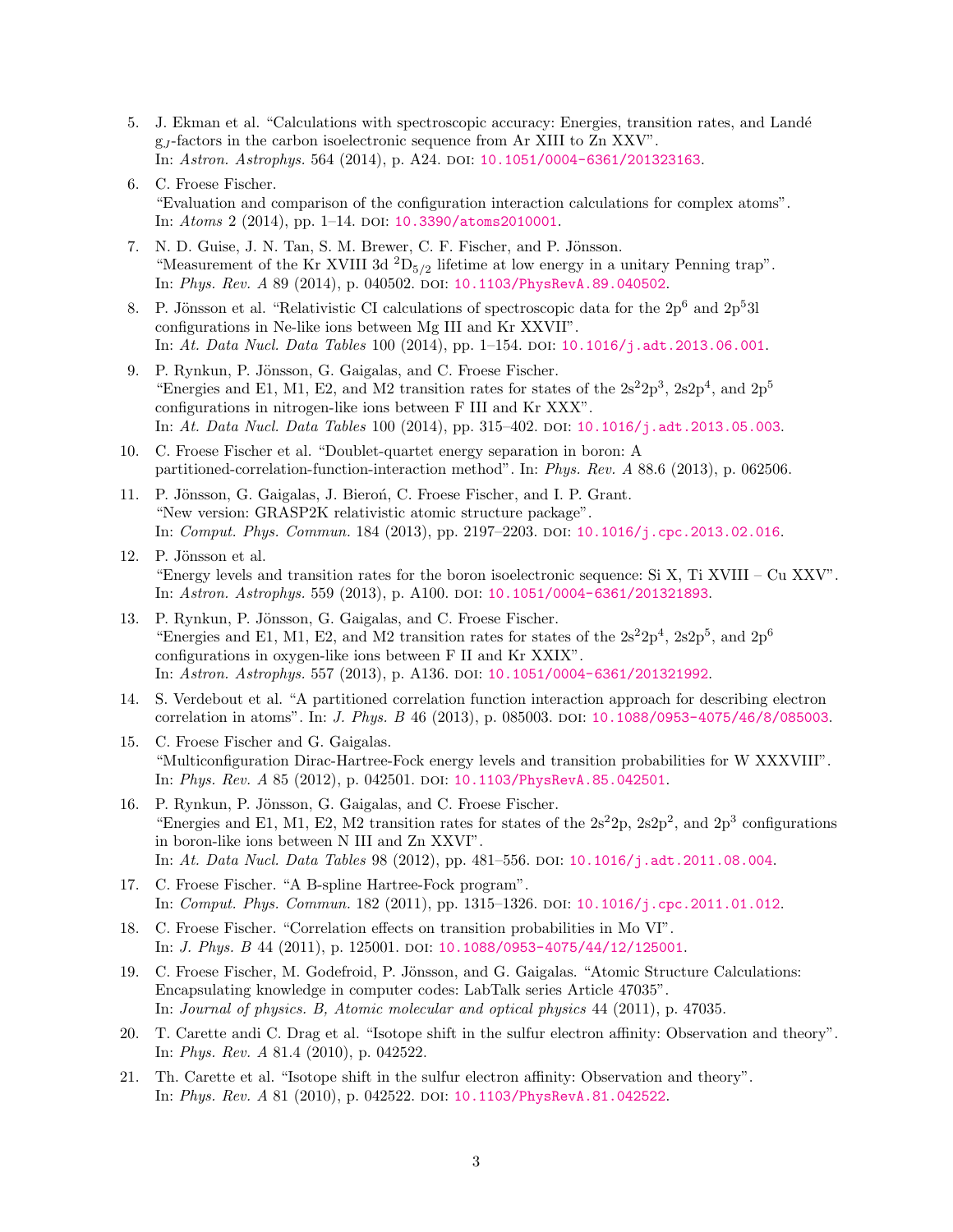- 22. C. Froese Fischer. "Towards accurate transition data for  $3p^2$ ,  $3p^3$ ,  $3p^4$  levels of Fe, Co and Ni ions". In: *J. Phys. B* 43 (2010), p. 074020. DOI: [10.1088/0953-4075/43/7/074020](http://dx.doi.org/10.1088/0953-4075/43/7/074020).
- 23. S. Verdebout, P. Jönsson, G. Gaigalas, M. Godefroid, and C. Froese Fischer. "Exploring biorthonormal transformations of pair-correlation functions in atomic structure variational calculations". In: J. Phys. B 43 (2010), p. 074017. doi: [10.1088/0953-4075/43/7/074017](http://dx.doi.org/10.1088/0953-4075/43/7/074017).
- 24. J. Bieroń, C. Froese Fischer, P. Indelicato, P. Jönsson, and P. Pyykkö. "Complete-active-space multiconfiguration Dirac-Hartree-Fock calculations of hyperfine-structure constants of the gold atom". In: Phys. Rev. A 79 (2009), p. 052502. doi: [10.1103/PhysRevA.79.052502](http://dx.doi.org/10.1103/PhysRevA.79.052502).
- 25. C. Froese Fischer. "Evaluating the accuracy of theoretical transition data". In: Phys. Scr. T134 (2009), p. 014019. doi: [10.1088/0031-8949/2009/T134/014019](http://dx.doi.org/10.1088/0031-8949/2009/T134/014019).
- 26. C. Froese Fischer. "Relativistic variational calculations for complex atoms". In: Prog. Theor. Chem. Phys. 19 (2009), pp. 115–128. doi: [10.1007/978-90-481-2596-8\\_7](http://dx.doi.org/10.1007/978-90-481-2596-8_7).
- 27. C. Froese Fischer, G. Tachiev, R. H. Rubin, and M. Rodríguez. "Analysis of Breit-Pauli transition probabilities for lines in O III". In: Astrophys. J. 703 (2009), pp. 500-506. DOI: [10.1088/0004-637X/703/1/500](http://dx.doi.org/10.1088/0004-637X/703/1/500).
- 28. C. Froese Fischer and O. Zatsarinny. "A B-spline Galerkin method for the Dirac equation". In: Comput. Phys. Commun. 180 (2009), pp. 879–886. doi: [10.1016/j.cpc.2008.12.010](http://dx.doi.org/10.1016/j.cpc.2008.12.010).
- 29. O. Zatsarinny and C. Froese Fischer. "Atomic structure calculations using MCHF and BSR". In: Comput. Phys. Commun. 180 (2009), pp. 2041–2065. doi: [10.1016/j.cpc.2009.06.007](http://dx.doi.org/10.1016/j.cpc.2009.06.007).
- 30. J. Bieroń, C. Froese Fischer, P. Jönsson, and P. Pyykkö. "Comment on the magnetic dipole hyperfine interaction in the gold atom ground state". In: *J. Phys. B* 41 (2008), p. 115002. DOI: [10.1088/0953-4075/41/11/115002](http://dx.doi.org/10.1088/0953-4075/41/11/115002).
- 31. C. Froese Fischer and Yu. Ralchenko. "Multiconfiguration Dirac-Hartree-Fock energies and transition probabilities for  $2p^4(^3P)3d-2p^4(^3P)4f$  transitions in Ne II". In: Int. J. Mass Spectrom. 271 (2008), pp. 85–92. doi: [10.1016/j.ijms.2007.09.003](http://dx.doi.org/10.1016/j.ijms.2007.09.003).
- 32. C. Froese Fischer, R. H. Rubin, and M. Rodríguez. "Multiconfiguration Dirac-Hartree-Fock energy levels and transition probabilities for  $3d^5$  in Fe IV". In: Mon. Not. R. Astron. Soc. 391 (2008), pp. 1828–1837. doi: [10.1111/j.1365-2966.2008.13997.x](http://dx.doi.org/10.1111/j.1365-2966.2008.13997.x).
- 33. C. Froese Fischer, G. Tachiev, G. Gaigalas, and M. R. Godefroid. "An MCHF atomic-structure package for large-scale calculations". In: Comput. Phys. Commun. 176 (2007), pp. 559-579. DOI: [10.1016/j.cpc.2007.01.006](http://dx.doi.org/10.1016/j.cpc.2007.01.006).
- 34. C. Froese Fischer and O. Zatsarinny. "4p<sup>2</sup> resonances in photoionization from 4s4p levels in neutral zinc". In: Theor. Chem. Accounts 118 (2007), pp. 623–630. doi: [10.1007/s00214-007-0348-9](http://dx.doi.org/10.1007/s00214-007-0348-9).
- 35. P. Jönsson, X. He, C. Froese Fischer, and I. P. Grant. "The GRASP2K relativistic atomic structure package". In: Comput. Phys. Commun. 177 (2007), pp. 597–622. doi: [10.1016/j.cpc.2007.06.002](http://dx.doi.org/10.1016/j.cpc.2007.06.002).
- 36. N. Rehbein et al. "Optical quenching of metastable magnesium". In: Phys. Rev. A 76 (2007), p. 043406. doi: [10.1103/PhysRevA.76.043406](http://dx.doi.org/10.1103/PhysRevA.76.043406).
- 37. M. S. Safronova, C. Froese Fischer, and Yu. Ralchenko. "Relativistic all-order and multiconfiguration Hartree-Fock calculations of the 4d-4f energy separation in Li I". In: Phys. Rev. A 76 (2007), p. 054502. DOI: [10.1103/PhysRevA.76.054502](http://dx.doi.org/10.1103/PhysRevA.76.054502).
- 38. L. Sturesson, P. Jönsson, and C. Froese Fischer. "JJGEN: A flexible program for generating lists of jj-coupled configuration state functions". In: Comput. Phys. Commun. 177 (2007), pp. 539-550. DOI: [10.1016/j.cpc.2007.05.013](http://dx.doi.org/10.1016/j.cpc.2007.05.013).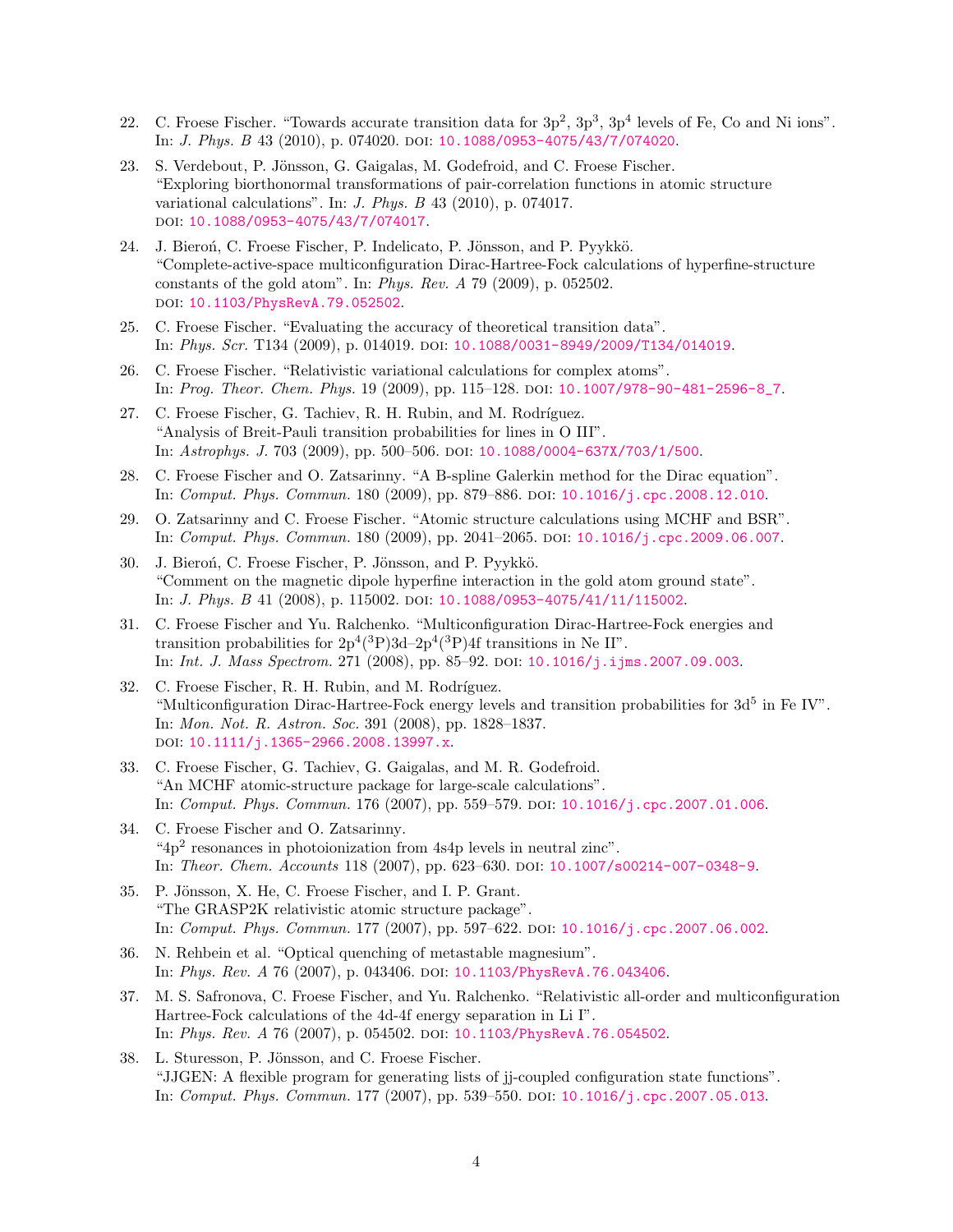- 39. P. Andersson et al. "Radiative lifetimes of metastable states of negative ions". In: Phys. Rev. A 73 (2006), p. 032705. DOI: [10.1103/PhysRevA.73.032705](http://dx.doi.org/10.1103/PhysRevA.73.032705).
- 40. A. Dasgupta, J. P. Apruzese, O. Zatsarinny, K. Bartschat, and C. Froese Fischer. "Laser transition probabilities in Xe I". In: Phys. Rev.  $A$  74 (2006), p. 012509. doi: [10.1103/PhysRevA.74.012509](http://dx.doi.org/10.1103/PhysRevA.74.012509).
- 41. C. Froese Fischer. "Some improved transition probabilities for neutral carbon". In: *J. Phys. B* 39 (2006), pp. 2159-2167. DOI: [10.1088/0953-4075/39/9/005](http://dx.doi.org/10.1088/0953-4075/39/9/005).
- 42. C. Froese Fischer, G. Gaigalas, and Y. Ralchenko. "Some corrections to GRASP92". In: Comput. Phys. Commun. 175 (2006), pp. 738-744. DOI: [10.1016/j.cpc.2006.07.023](http://dx.doi.org/10.1016/j.cpc.2006.07.023).
- 43. C. Froese Fischer, G. Tachiev, and A. Irimia. "Relativistic energy levels, lifetimes, and transition probabilities for the sodium-like to argon-like sequences". In: At. Data Nucl. Data Tables  $92$  (2006), pp. 607–812. poi: [10.1016/j.adt.2006.03.001](http://dx.doi.org/10.1016/j.adt.2006.03.001).
- 44. C. Froese Fischer. "Breit-Pauli lifetimes and transition probabilities for Si I". In: Phys. Rev. A 71 (2005), p. 042506. doi: [10.1103/PhysRevA.71.042506](http://dx.doi.org/10.1103/PhysRevA.71.042506).
- 45. C. Froese Fischer, G. Tachiev, and A. Irimia. "Theoretical transition probabilities and lifetimes". In: Phys. Scr. T120 (2005), pp. 66-70. poi: [10.1088/0031-8949/2005/T120/010](http://dx.doi.org/10.1088/0031-8949/2005/T120/010).
- 46. A. Irimia and C. Froese Fischer. "Breit-Pauli oscillator strengths, lifetimes and Einstein A-coefficients in singly ionized sulphur". In: Phys. Scr. 71 (2005), pp. 172-184. DOI: [10.1238/Physica.Regular.071a00172](http://dx.doi.org/10.1238/Physica.Regular.071a00172).
- 47. P. Palmeri, C. Froese Fischer, J.-F. Wyart, and M. R. Godefroid. "Oscillator strength calculations in neutral technetium". In: Mon. Not. R. Astron. Soc. 363 (2005), pp. 452–458. doi: [10.1111/j.1365-2966.2005.09410.x](http://dx.doi.org/10.1111/j.1365-2966.2005.09410.x).
- 48. J. Bieroń, C. Froese Fischer, S. Fritzsche, and K. Pachucki. "Lifetime and hyperfine structure of the  ${}^{3}D_{2}$  state of radium". In: *J. Phys. B* 37 (2004), pp. L305–L311. poi:  $10.1088/0953-4075/37/17/101$ .
- 49. A. Ellmann et al. "Radiative lifetime of a bound excited state of Te<sup>−</sup>". In: Phys. Rev. Lett. 92 (2004), p. 253002. doi: [10.1103/PhysRevLett.92.253002](http://dx.doi.org/10.1103/PhysRevLett.92.253002).
- 50. C. Froese Fischer, P. Jönsson, and G. Tachiev. "The Landé g-factor in atomic spectroscopy". In: Mol. Phys. 102 (2004), pp. 1177–1184. doi: [10.1080/00268970410001728753](http://dx.doi.org/10.1080/00268970410001728753).
- 51. C. Froese Fischer and R. H. Rubin. "Breit-Pauli energy levels, transition probabilities and lifetimes for  $3d^5$  levels in Fe IV of astrophysical interest". In: Mon. Not. R. Astron. Soc. 355 (2004), pp. 461–474. DOI:  $10.1111/j.1365-2966.2004.08332.x$ .
- 52. C. Froese Fischer and G. Tachiev. "Breit-Pauli energy levels, lifetimes, and transition probabilities for the beryllium-like to neon-like sequences". In: At. Data Nucl. Data Tables 87 (2004), pp. 1–184. DOI: [10.1016/j.adt.2004.02.001](http://dx.doi.org/10.1016/j.adt.2004.02.001).
- 53. A. Irimia and C. Froese Fischer. "Breit-Pauli and Dirac-Hartree-Fock energy levels and transition probabilities in neutral argon". In: *J. Phys. B* 37 (2004), pp. 1659-1672. DOI: [10.1088/0953-4075/37/8/008](http://dx.doi.org/10.1088/0953-4075/37/8/008).
- 54. C. Froese Fischer and G. Tachiev. "Allowed and spin-forbidden electric dipole transitions in Ca I". In: Phys. Rev. A 68 (2003), p. 012507. DOI: [10.1103/PhysRevA.68.012507](http://dx.doi.org/10.1103/PhysRevA.68.012507).
- 55. J. Bieroń, C. Froese Fischer, and M. Godefroid. "Hyperfine-structure calculations of excited levels in neutral scandium". In: *J. Phys. B* 35 (2002), pp. 3337-3345. DOI: [10.1088/0953-4075/35/15/308](http://dx.doi.org/10.1088/0953-4075/35/15/308).
- 56. G. I. Tachiev and C. Froese Fischer. "Breit-Pauli energy levels and transition rates for nitrogen-like and oxygen-like sequences". In: Astron. Astrophys. 385 (2002), pp. 716–723. doi: [10.1051/0004-6361:20011816](http://dx.doi.org/10.1051/0004-6361:20011816).
- 57. O. Zatsarinny and C. Froese Fischer. "Oscillator strengths for transitions to high-lying excited states of carbon". In: J. Phys. B 35 (2002), pp. 4669–4683. doi: [10.1088/0953-4075/35/22/309](http://dx.doi.org/10.1088/0953-4075/35/22/309).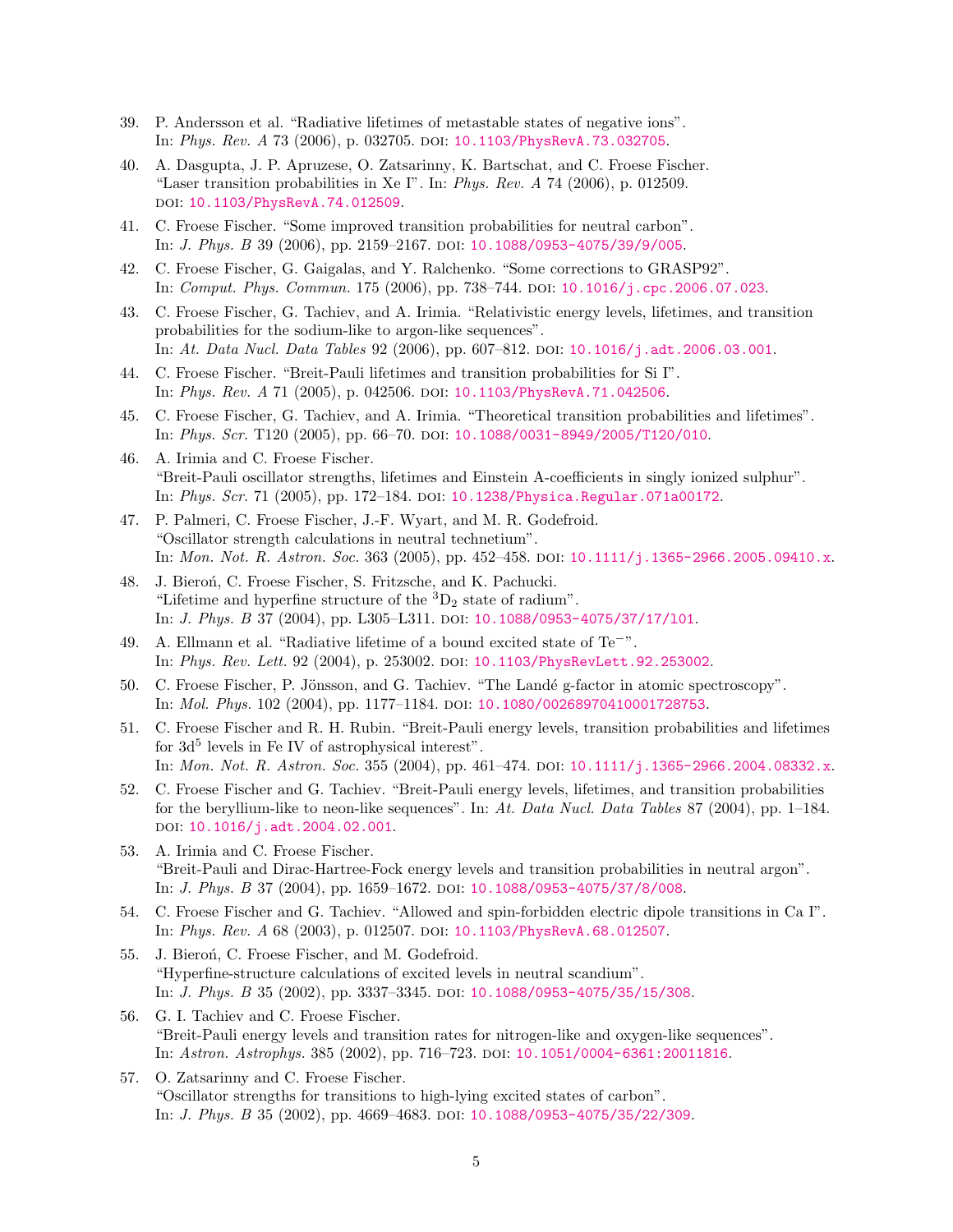- 58. O. Zatsarinny, T. W. Gorczyca, and C. Froese Fischer. "Photodetachment of He<sup>−</sup> 1s2s2p <sup>4</sup>P ◦ in the region of the 1s threshold". In: *J. Phys. B* 35 (2002), pp. 4161-4178. DOI: [10.1088/0953-4075/35/20/305](http://dx.doi.org/10.1088/0953-4075/35/20/305).
- 59. Y. Zou and C. Froese Fischer. "Resonance transition energies and oscillator strengths in lutetium and lawrencium". In: Phys. Rev. Lett. 88 (2002), p. 183001. doi: [10.1103/PhysRevLett.88.183001](http://dx.doi.org/10.1103/PhysRevLett.88.183001).
- 60. L. J. Curtis et al. "Measurements and predictions of the  $6s6p^{-1,3}P_1$  lifetimes in the Hg isoelectronic sequence". In: Phys. Rev. A 63 (2001), p. 042502. DOI: [10.1103/PhysRevA.63.042502](http://dx.doi.org/10.1103/PhysRevA.63.042502).
- 61. C. F. Fischer and P. Jönsson. "Landé g factors for  $2p^4(^3P)3p$  and  $2p^4(^3P)3d$  states of Ne II". In: J. Mol. Struct. (Theochem) 537 (2001), pp. 55–62. doi: [10.1016/S0166-1280\(00\)00460-7](http://dx.doi.org/10.1016/S0166-1280(00)00460-7).
- 62. C. Froese Fischer and S. Fritzsche. "Magnetic-dipole transitions between the lowest  $3d^4$  J=2-3 transitions in highly charged titanium-like ions". In: J. Phys. B 34 (2001), p. L767. doi: [10.1088/0953-4075/34/24/102](http://dx.doi.org/10.1088/0953-4075/34/24/102).
- 63. M. Godefroid, C. Froese Fischer, and P. Jönsson. "Non-relativistic variational calculations of atomic properties in Li-like ions: Li I to O VI". In: *J. Phys. B* 34 (2001), p. 1079. doi: [10.1088/0953-4075/34/6/308](http://dx.doi.org/10.1088/0953-4075/34/6/308).
- 64. G. Tachiev and C. Froese Fischer. "Breit-Pauli energy levels and transition rates for the carbonlike sequence". In: Can. J. Phys. 79 (2001), pp. 955–976. doi: [10.1139/p01-059](http://dx.doi.org/10.1139/p01-059).
- 65. Y. Zou and C. Froese Fischer. "Multiconfiguration Dirac-Hartree-Fock calculations of the forbidden transitions between  $3s^2$  <sup>1</sup>S<sub>0</sub>,  $3s3p$  <sup>3</sup>P<sub>0,1,2</sub>, <sup>1</sup>P<sub>1</sub> states for Mg-like ions". In: *J. Phys. B* 34 (2001), pp. 915–931. DOI:  $10.1088/0953 - 4075/34/5/317$ .
- 66. E. Biémont, C. Froese Fischer, M. R. Godefroid, P. Palmeri, and P. Quinet. "Core-polarization effects in the cadmium isoelectronic sequence". In: Phys. Rev. A 62 (2000), p. 032512. DOI: [10.1103/PhysRevA.62.032512](http://dx.doi.org/10.1103/PhysRevA.62.032512).
- 67. L. J. Curtis, R. Matulioniene, D. G. Ellis, and C. Froese Fischer. "Predictive data-based exposition of 5s5p  $^{1,3}P_1$  lifetimes in the Cd isoelectronic sequence". In: Phys. Rev. A 62 (2000), p. 052513. doi: [10.1103/PhysRevA.62.052513](http://dx.doi.org/10.1103/PhysRevA.62.052513).
- 68. C. Froese Fischer. "Correlation and Relativistic Effects in Light Atoms". In: Condensed Matter Theories 14 (2000), pp. 223–230.
- 69. C. Froese Fischer. "Multiconfiguration Dirac-Hartree-Fock calculations for Be-like intercombination lines revisited". In: Phys. Scr. 62 (2000), pp. 458-462. DOI: [10.1238/physica.regular.062a00000](http://dx.doi.org/10.1238/physica.regular.062a00000).
- 70. S. Fritzsche, C. Froese Fischer, and C. Z. Dong. "REOS99: A revised program for transition probability calculations including relativistic, correlation, and relaxation effects". In: Computer physics communications 124.2 (2000), pp. 340–352.
- 71. G. Tachiev and C. Froese Fischer. "Breit-Pauli energy levels, lifetimes and transition data: Boron-like spectra". In: J. Phys. B 33 (2000), pp. 2419-2435. DOI: [10.1088/0953-4075/33/13/304](http://dx.doi.org/10.1088/0953-4075/33/13/304).
- 72. O. Zatsarinny and C. Froese Fischer. "A general program for computing angular integrals of the Breit-Pauli Hamiltonian with non-orthogonal orbitals". In: Comput. Phys. Commun. 124 (2000), pp. 247–289. doi: [10.1016/S0010-4655\(99\)00441-5](http://dx.doi.org/10.1016/S0010-4655(99)00441-5).
- 73. O. Zatsarinny and C. Froese Fischer. "The use of basis splines and non-orthogonal orbitals in R-matrix calculations: Application to Li photoionization". In: J. Phys. B 33 (2000), pp. 313–341. doi: [10.1088/0953-4075/33/3/303](http://dx.doi.org/10.1088/0953-4075/33/3/303).
- 74. Y. Zou and C. Froese Fischer. "Multiconfiguration Dirac-Hartree-Fock optimization strategies for  $3s^2$ <sup>1</sup>S<sub>0</sub>-3s3p <sup>3</sup>P<sub>1</sub> transition rates for Al<sup>+</sup> - S<sup>4+</sup>". In: *Phys. Rev. A* 62 (2000), p. 062505. doi: [10.1103/PhysRevA.62.062505](http://dx.doi.org/10.1103/PhysRevA.62.062505).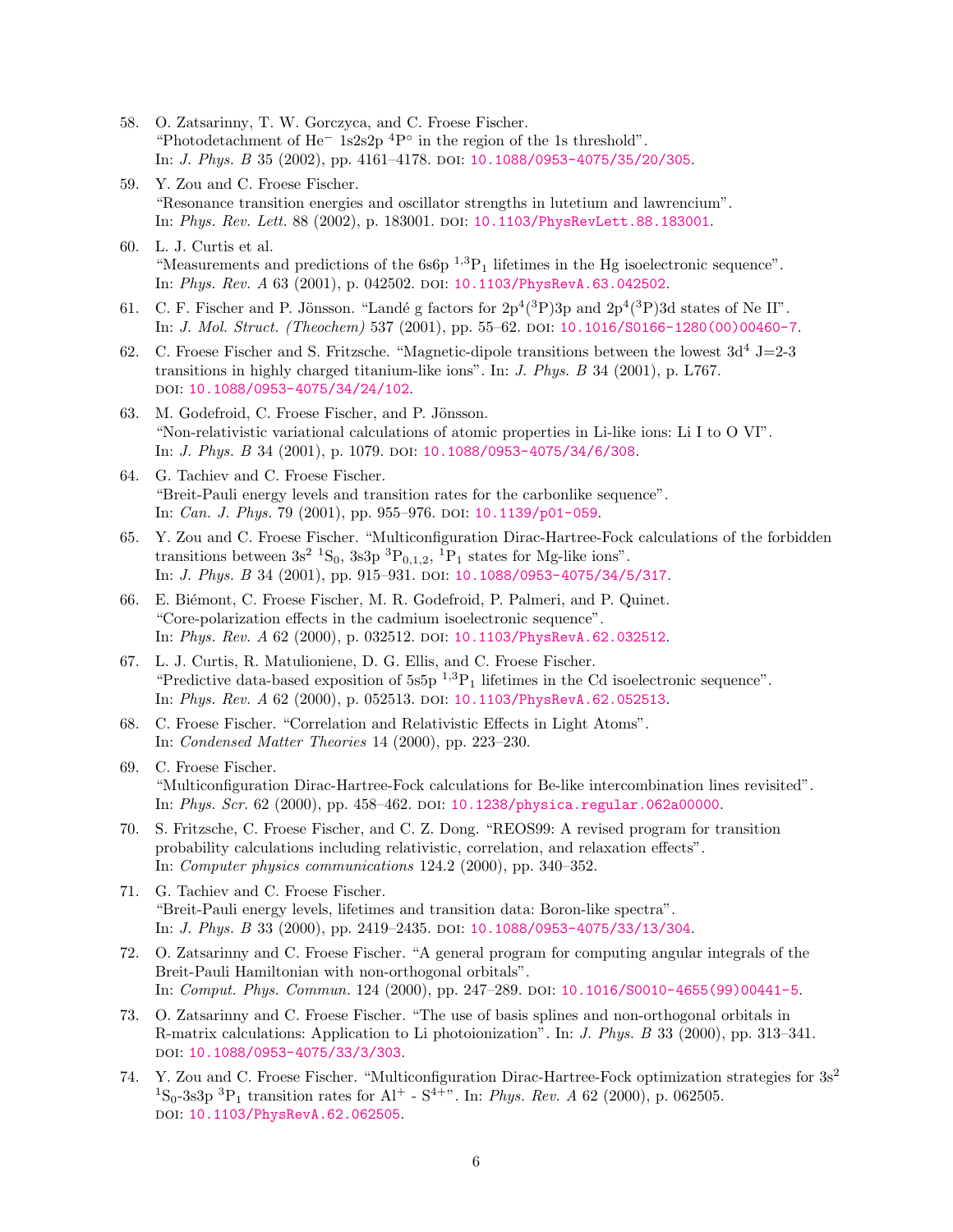- 75. J. Bieroń, C. Froese Fischer, and I. P. Grant. "Large-scale multiconfigurational Dirac-Fock calculations of the hyperfine-structure constants and determination of the nuclear quadrupole moment of <sup>49</sup>Ti". In: Phys. Rev. A 59 (1999), pp. 4295-4299. DOI: [10.1103/PhysRevA.59.4295](http://dx.doi.org/10.1103/PhysRevA.59.4295).
- 76. J. Bieroń, P. Jönsson, and C. Froese Fischer. "Effects of electron correlation, relativity, and nuclear structure on hyperfine constants of Be<sup>+</sup> and F<sup>6+</sup>". In: *Phys. Rev. A* 60 (1999), pp. 3547-3555. doi: [10.1103/PhysRevA.60.3547](http://dx.doi.org/10.1103/PhysRevA.60.3547).
- 77. C. Froese Fischer. "Correlation and relativistic effects on transitions in lighter atoms". In: Phys. Scr. T83 (1999), pp. 49–60. doi: [10.1238/Physica.Topical.083a00049](http://dx.doi.org/10.1238/Physica.Topical.083a00049).
- 78. C. Froese Fischer and X.-H. He. "Transition energies and transition rates for the  $2p^{4}(3P)3p - 2p^{4}(3P)3d$  transitions in Ne II". In: *Can. J. Phys.* 77 (1999), pp. 177-195. DOI: [10.1139/p99-013](http://dx.doi.org/10.1139/p99-013).
- 79. M. Godefroid and C. Froese Fischer. "The Mg<sup>+</sup> 3s <sup>2</sup>S<sub>1/2</sub> - 4p <sup>2</sup>P<sub>3/2,1/2</sub> weak transition probabilities revisited". In: *J. Phys. B* 32 (1999), pp. 4467-4483. DOI: [10.1088/0953-4075/32/18/307](http://dx.doi.org/10.1088/0953-4075/32/18/307).
- 80. P. Jönsson, C. Froese Fischer, and M. R. Godefroid. "MCHF calculations of isotope shifts and oscillator strengths for transitions between low-lying states in Be-like systems and neutral magnesium". In: J. Phys. B 32 (1999), pp. 1233–1245. doi: [10.1088/0953-4075/32/5/015](http://dx.doi.org/10.1088/0953-4075/32/5/015).
- 81. Y. Qiu and C. Froese Fischer. "Integration by cell algorithm for Slater integrals in a spline basis". In: Journal of Computational Physics 156.2 (1999), pp. 257–271.
- 82. M. R. Godefroid R and C. Froese Fischer. "Isotope shift in the oxygen electron affinity". In: Phys. Rev. A 60.4 (1999), R2637.
- 83. G. Tachiev and C. Froese Fischer. "Breit-Pauli energy levels, lifetimes, and transition data: Beryllium-like spectra". In: *J. Phys. B* 32 (1999), pp. 5805–5823. DOI: [10.1088/0953-4075/32/24/315](http://dx.doi.org/10.1088/0953-4075/32/24/315).
- 84. J. Xi and C. Froese Fischer. "Cross section and angular distribution for the photodetachment of  $(12s2P)$ ". In: Journal of Physics B: Atomic, Molecular and Optical Physics 32.2 (1999), p. 387.
- 85. J. Xi and C. Froese Fischer. "Photodetachment cross section of He<sup>-</sup> (1s2s2p<sup>4</sup>P<sup>o</sup>) in the region of the 1s detachment threshold". In: Phys. Rev. A 59.1 (1999), p. 307.
- 86. J. Bieroń, I. P. Grant, and C. Froese Fischer. "Multiconfiguration Dirac-Fock calculations of the hyperfine structure constants and determination of the nuclear quadrupole moment of yttrium 90". In: Phys. Rev. A 58 (1998), pp. 4401–4405. doi: [10.1103/PhysRevA.58.4401](http://dx.doi.org/10.1103/PhysRevA.58.4401).
- 87. T. Brage et al. "Hyperfine induced transitions as diagnostics of isotopic composition and densities of low-density plasmas". In: Astrophys. J. 500 (1998), pp. 507–521. DOI: [10.1086/305690](http://dx.doi.org/10.1086/305690).
- 88. C. Froese Fischer, X. He, and P. Jönsson. "The  $2p^4$   ${}^{3}P_{1,2}$ - $2p^3$ 3s  ${}^{5}S_2$  and  $2p^4$   ${}^{3}P_{1,2}$ - $2s2p^5$   ${}^{3}P_2$  transitions in the oxygen isoelectronic sequence". In: Eur. Phys. J. D 4 (1998), pp. 285-289. DOI: [10.1007/s100530050211](http://dx.doi.org/10.1007/s100530050211).
- 89. C. Froese Fischer, P. Jönsson, and M. Godefroid. "Some two-electron properties of sodium". In: Phys. Rev. A 57 (1998), pp. 1753–1758. doi: [10.1103/PhysRevA.57.1753](http://dx.doi.org/10.1103/PhysRevA.57.1753).
- 90. C. Froese Fischer and R. H. Rubin. "Transition rates for some forbidden lines in Fe IV". In: *J. Phys. B* 31 (1998), pp. 1657-1669. DOI: [10.1088/0953-4075/31/8/016](http://dx.doi.org/10.1088/0953-4075/31/8/016).
- 91. C. Froese Fischer, M. Saparov, G. Gaigalas, and M. Godefroid. "Breit-Pauli energies, transition probabilities, and lifetimes for 2s, 2p, 3s, 3p, 3d, 4s  ${}^{2}$ L levels of the lithium sequence,  $Z = 3.8"$ . In: At. Data Nucl. Data Tables 70 (1998), pp. 119-134. DOI: [10.1006/adnd.1998.0788](http://dx.doi.org/10.1006/adnd.1998.0788).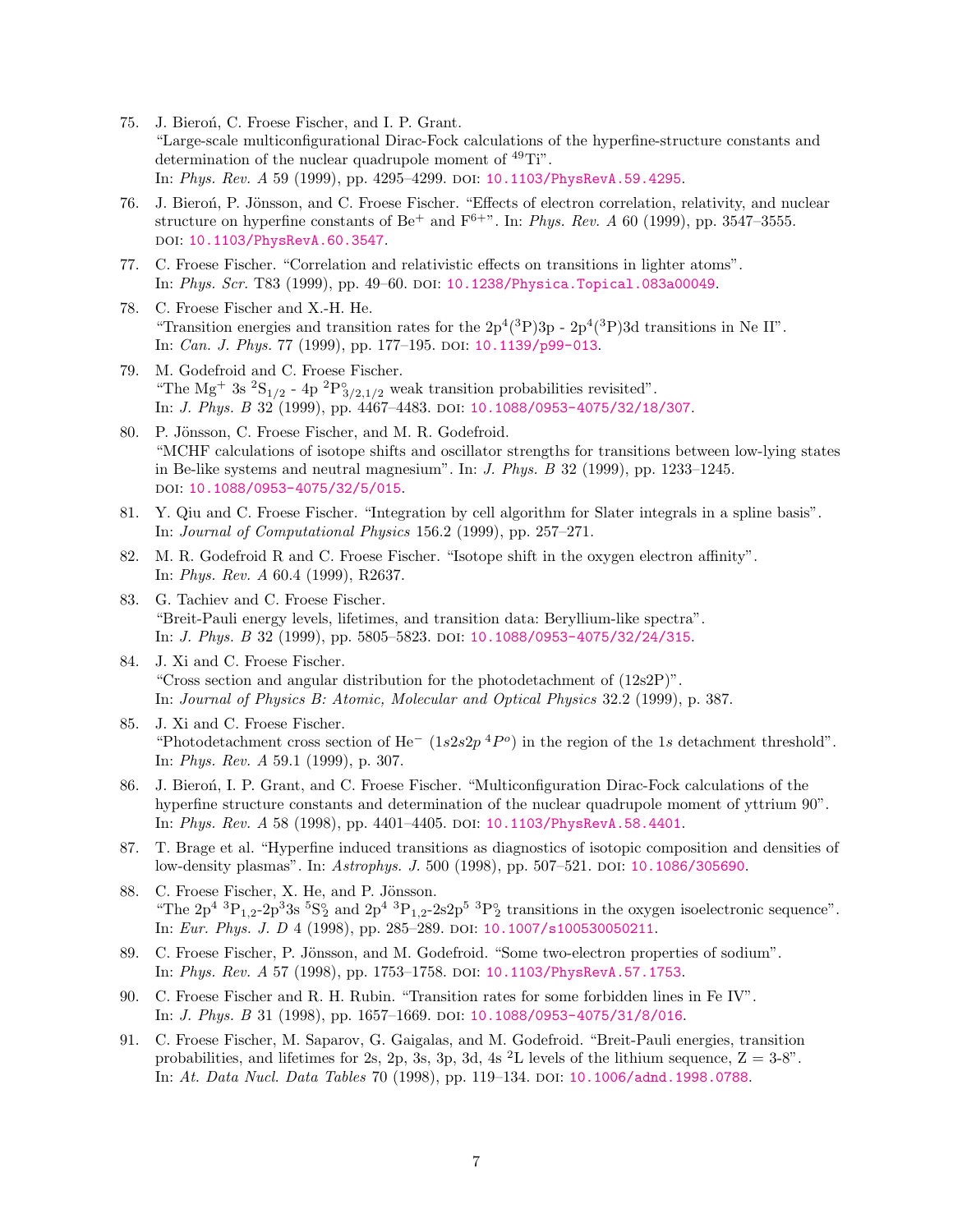- 92. S. Fritzsche, C. Froese Fischer, and B. Fricke. "Calculated level energies, transition probabilities, and lifetimes for phosphorus-like ions of the iron group in the  $3s^3p^4$  and  $3s^23p^23d$  configurations". In: At. Data Nucl. Data Tables 68 (1998), pp. 149–179. DOI: [10.1006/adnd.1997.0759](http://dx.doi.org/10.1006/adnd.1997.0759).
- 93. G. Gaigalas, A. Bernotas, Z. Rudzikas, and C. Froese Fischer. "Spin-other-orbit operator in the tensorial form of second quantization". In: Physica Scripta 57.2 (1998), p. 207.
- 94. G. Gaigalas, Z. Rudzikas, and C. Froese Fischer. "Reduced coefficients (subcoefficients) of fractional parentage for p-, d-, and f-shells". In: At. Data Nucl. Data Tables 70 (1998), pp. 1–39. doi: [10.1006/adnd.1998.0782](http://dx.doi.org/10.1006/adnd.1998.0782).
- 95. M. R. Godefroid, P. Jönsson, and C. Froese Fischer. "Atomic structure variational calculations in spectroscopy". In: Phys. Scr. T78 (1998), pp. 33–46. doi: [10.1238/Physica.Topical.078a00033](http://dx.doi.org/10.1238/Physica.Topical.078a00033).
- 96. M. R. Godefroid, P. Jönsson, and C. Froese Fischer. "Atomic structure variational calculations in spectroscopy". In: Physica scripta 1998.T78 (1998), p. 33.
- 97. P. Jönsson and C. Froese Fischer. "Multiconfiguration Dirac-Fock calculations of the  $2s^2$   ${}^1S_0$  2s2p  ${}^{3}P_{1}$  intercombination transition in C III". In: Phys. Rev. A 57 (1998), pp. 4967–4970. doi: [10.1103/PhysRevA.57.4967](http://dx.doi.org/10.1103/PhysRevA.57.4967).
- 98. P. Jönsson, C. Froese Fischer, and E. Träbert. "On the status and perspectives of MCDF calculations and measurements of transition data in the Be isoelectronic sequence". In: *J. Phys. B* 31 (1998), pp. 3497-3511. DOI: [10.1088/0953-4075/31/16/005](http://dx.doi.org/10.1088/0953-4075/31/16/005).
- 99. J. Bieroń, I. P. Grant, and C. Froese Fischer. "Nuclear quadrupole moment of scandium". In: *Phys. Rev. A* 56 (1997), pp. 316–321. DOI:  $10.1103/PhysRevA.56.316$ .
- 100. R. D. Cowan, C. Froese Fischer, J. E. Hansen, and V. Kempter. "Excited states of the negative nitrogen ion: energies and lifetimes". In: *J. Phys. B* 30 (1997), p. 1457. doi: [10.1088/0953-4075/30/6/014](http://dx.doi.org/10.1088/0953-4075/30/6/014).
- 101. C. Froese Fischer and G. Gaigalas. "Note on the  $2s^2$  <sup>1</sup>S<sub>0</sub> -  $2s^2p^3P_1$  intercombination line of B II and C III". In: Phys. Scr. 56 (1997), p. 436. DOI: [10.1088/0031-8949/56/5/006](http://dx.doi.org/10.1088/0031-8949/56/5/006).
- 102. C. Froese Fischer, G. Gaigalas, and M. Godefroid. "The  $2s^2$  <sup>1</sup>S<sub>0</sub>-2s3p <sup>3</sup>P<sup>3</sup> intercombination line in the Be-like sequence". In: *J. Phys. B* 30 (1997), pp. 3333-3342. DOI: [10.1088/0953-4075/30/15/006](http://dx.doi.org/10.1088/0953-4075/30/15/006).
- 103. C. Froese Fischer, M. Godefroid, and J. Olsen. "Systematic studies of the  $2s^2$   ${}^{1}S_0$ -2s3p  ${}^{1}P_1^{\circ}$  transition in the Be-like sequence". In: J. Phys. B 30 (1997), pp. 1163–1172. doi: [10.1088/0953-4075/30/5/011](http://dx.doi.org/10.1088/0953-4075/30/5/011).
- 104. S. Fritzsche and C. Froese Fischer. "REOS - A program for relaxed-orbital oscillator strength calculations". In: Comput. Phys. Commun. 99 (1997), pp. 323–334. doi: [10.1016/S0010-4655\(96\)00116-6](http://dx.doi.org/10.1016/S0010-4655(96)00116-6).
- 105. G. Gaigalas, Z. Rudzikas, and C. Froese Fischer. "An efficient approach for spin-angular integrations in atomic structure calculations". In: *J. Phys. B* 30 (1997), pp. 3747-3771. DOI: [10.1088/0953-4075/30/17/006](http://dx.doi.org/10.1088/0953-4075/30/17/006).
- 106. M. R. Godefroid, G. Van Meulebeke, P. Jönsson, and C. Froese Fischer. "Large-scale MCHF calculations of hyperfine structures in nitrogen and oxygen". In: Zeitschrift für Physik D Atoms, Molecules and Clusters 42.3 (1997), pp. 193–201.
- 107. P. Jönsson and C. Froese Fischer. "Accurate multiconfiguration Dirac-Fock calculations of transition probabilities in the Mg isoelectronic sequence". In: J. Phys. B 30 (1997), p. 5861. doi: [10.1088/0953-4075/30/24/021](http://dx.doi.org/10.1088/0953-4075/30/24/021).
- 108. P. Jönsson and C. Froese Fischer. "SMS92: A program for relativistic isotope shift calculations". In: Comput. Phys. Commun. 100 (1997), pp. 81–92. doi: [10.1016/S0010-4655\(96\)00118-X](http://dx.doi.org/10.1016/S0010-4655(96)00118-X).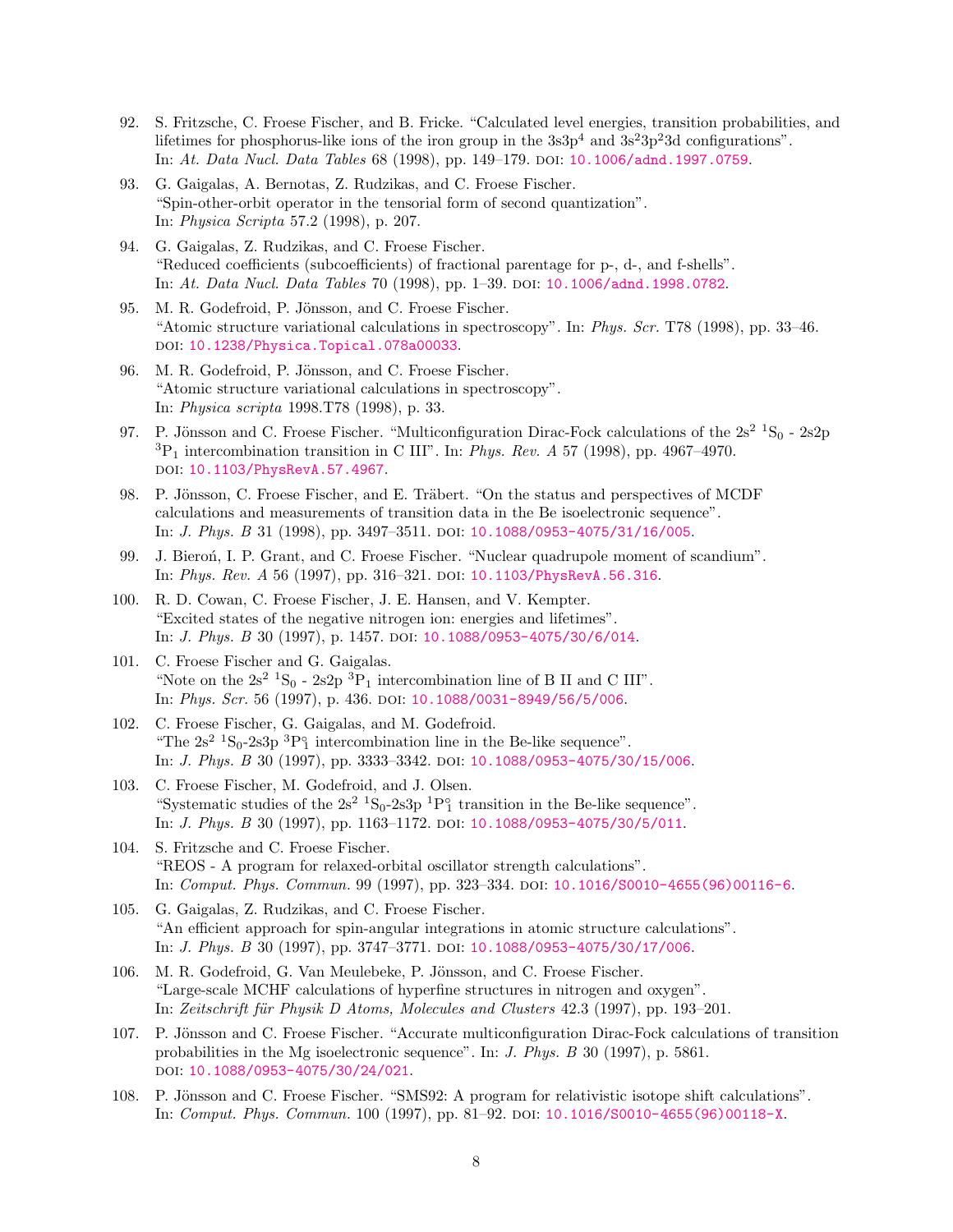- 109. J. Bieron, P. Jönsson, and C. Froese Fischer. "Large-scale multiconfiguration Dirac-Fock calculations of the hyperfine-structure constants of the 2s  ${}^{2}S_{1/2}$ ,  ${}^{2}P_{1/2}$ , and  ${}^{2}P_{3/2}$  states of lithium". In: Phys. Rev. A 53 (1996), pp. 2181-2188. DOI: [10.1103/PhysRevA.53.2181](http://dx.doi.org/10.1103/PhysRevA.53.2181).
- 110. T. Brage, D. S. Leckrone, and C. Froese Fischer. "Core-valence and core-core correlation effects on hyperfine-structure parameters and oscillator strengths in Tl II and Tl III". In: Phys. Rev. A 53 (1996), p. 192. DOI: [10.1103/PhysRevA.53.192](http://dx.doi.org/10.1103/PhysRevA.53.192).
- 111. C. Froese Fischer and G. Gaigalas. "The electron affinity of  $2s2p^2$  <sup>4</sup>P in boron". In: Journal of Physics B: Atomic, Molecular and Optical Physics 29.6 (1996), p. 1169.
- 112. J. Fleming et al. "The  $2s^2$  <sup>1</sup>S-2s2p <sup>1</sup>P° resonance line in neutral beryllium". In: *J. Phys. B* 29 (1996), p. 4347. DOI: [10.1088/0953-4075/29/19/009](http://dx.doi.org/10.1088/0953-4075/29/19/009).
- 113. G. Gaigalas and C. Froese Fischer. "Extension of the HF program to partially filled f-subshells". In: Comput. Phys. Commun. 98 (1996), pp. 255–264. doi: [10.1016/0010-4655\(96\)00092-6](http://dx.doi.org/10.1016/0010-4655(96)00092-6).
- 114. M. R. Godefroid, C. Froese Fischer, and P. Jönsson. "Multiconfiguration Hartree-Fock calculations of atomic properties in light atoms". In: Phys. Scr. T65 (1996), p. 70. DOI: [10.1088/0031-8949/1996/T65/010](http://dx.doi.org/10.1088/0031-8949/1996/T65/010).
- 115. P. Jönsson, C. Froese Fischer, and M. R. Godefroid. "Accurate calculations of transition probabilities, isotope shifts and hyperfine structures for some allowed  $2s^22p^n-2s2p^{n+1}$  transitions in B I, C II and C I". In: *J. Phys. B* 29 (1996), p. 2393. doi: [10.1088/0953-4075/29/12/007](http://dx.doi.org/10.1088/0953-4075/29/12/007).
- 116. P. Jönsson, F. A. Parpia, and C. Froese Fischer. "HFS92: A program for relativistic atomic hyperfine structure calculations". In: Comput. Phys. Commun. 96 (1996), pp. 301–310. doi: [10.1016/0010-4655\(96\)00057-4](http://dx.doi.org/10.1016/0010-4655(96)00057-4).
- 117. P. Jönsson, A. Ynnerman, C. Froese Fischer, M. R. Godefroid, and J. Olsen. "Large-scale multiconfiguration Hartree-Fock and configuration-interaction calculations of the transition probability and hyperfine structures in the sodium resonance transition". In: Phys. Rev. A 53 (1996), p. 4021. DOI: [10.1103/PhysRevA.53.4021](http://dx.doi.org/10.1103/PhysRevA.53.4021).
- 118. F. A. Parpia, C. Froese Fischer, and I. P. Grant. "GRASP92: A package for large-scale relativistic atomic structure calculations". In: *Comput. Phys. Commun.* 94 (1996), pp. 249–271. DOI:  $10.1016/0010-4655(95)00136-0$ .
- 119. A. Stathopoulos, A. B. Ynnerman, and C. Froese Fischer. "A PVM implementation of the MCHF atomic structure package". In: Int. J. High Performance Computing Applications 10.1 (1996), pp. 41–61.
- 120. J. Xi and C. Froese Fischer. "Cross section and angular distribution for the photodetachment of He<sup>-</sup>(1s2s2p<sup>4</sup>P°) below the He(n=4) threshold". In: *Phys. Rev. A* 53 (1996), pp. 3169–3177. doi: [10.1103/PhysRevA.53.3169](http://dx.doi.org/10.1103/PhysRevA.53.3169).
- 121. A. Aboussaid, M. R. Godefroid, P. Jönsson, and C. Froese Fischer. "Multiconfigurational Hartree-Fock calculations of hyperfine-induced transitions in heliumlike ions". In: Phys. Rev. A 51 (1995), pp. 2031-2039. DOI: [10.1103/PhysRevA.51.2031](http://dx.doi.org/10.1103/PhysRevA.51.2031).
- 122. J. Bieroń, F. A. Parpia, C. Froese Fischer, and P. Jönsson. "Large-scale multiconfiguration Dirac-Fock calculations of hyperfine interaction constants for nd 2 levels of Sc+ and Y+". In: Phys. Rev. A 51.6 (1995), p. 4603.
- 123. T. Brage, C. Froese Fischer, and P. G. Judge. "Transition probabilities for the UV0.01 multiplet in N III". In: Astrophys. J. 445 (1995), pp. 457–464. doi: [10.1086/175710](http://dx.doi.org/10.1086/175710).
- 124. J. Carlsson, P. Jönsson, M. R. Godefroid, and C. Froese Fischer. "Accurate multiconfiguration Hartree-Fock calculations of isotope shifts in C I and C IV". In: *J. Phys. B* 28 (1995), pp. 3729–3740. doi: [10.1088/0953-4075/28/17/012](http://dx.doi.org/10.1088/0953-4075/28/17/012).
- 125. C. Froese Fischer, J. E. Hansen, and H. W. van der Hart. "Ab initio studies of the  $4s4p^2$ <sup>4</sup>P state in Ca<sup>-</sup>". In: *Phys. Rev. A* 51 (1995), pp. 1999–2004. DOI: [10.1103/PhysRevA.51.1999](http://dx.doi.org/10.1103/PhysRevA.51.1999).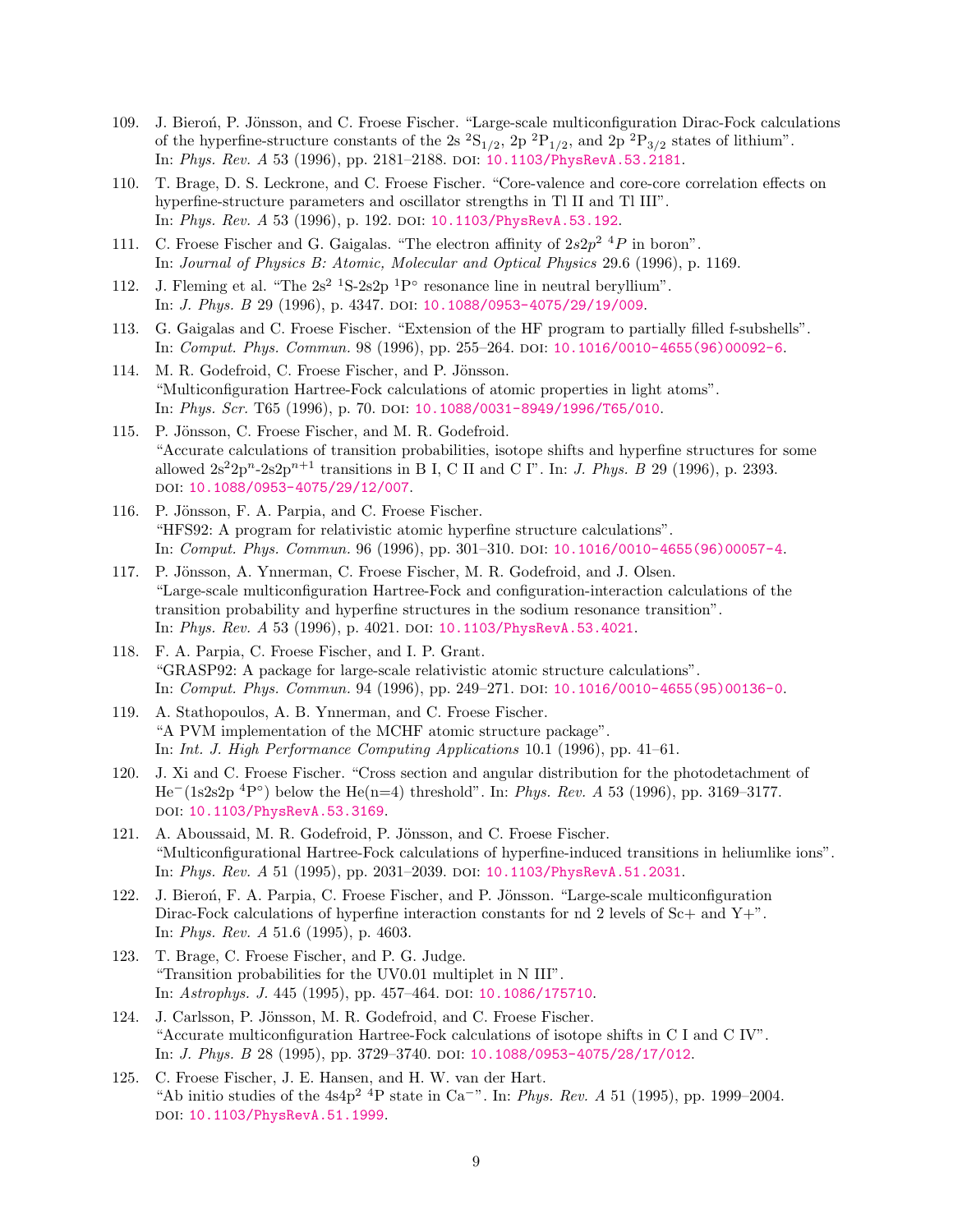- 126. C. Froese Fischer, A. Ynnerman, and G. Gaigalas. "Multiconfiguration-Hartree-Fock calculations for the electron affinity of boron". In: Phys. Rev. A 51.6 (1995), p. 4611.
- 127. J. Fleming et al. "Systematic studies of N IV transitions of astrophysical importance". In: Astrophys. J. 455 (1995), pp. 758-768. DOI: [10.1086/176621](http://dx.doi.org/10.1086/176621).
- 128. M. Godefroid, J. Olsen, P. Jönsson, and C. Froese Fischer. "Accurate multiconfiguration Hartree-Fock calculations of oscillator strengths in light atoms: The boron (B II) line at 1362  $\AA$ ". In: Astrophys. J. 450 (1995), pp. 473–476. doi: [10.1086/176157](http://dx.doi.org/10.1086/176157).
- 129. P. Jönsson, C. Froese Fischer, and J. Bieroń. "Multiconfiguration Hartree-Fock calculations of low-lying excited 2 S states in lithium". In: Phys. Rev. A 52.5 (1995), p. 4262.
- 130. J. Olsen, M. R. Godefroid, P. Jönsson, P. Å. Malmqvist, and C. Froese Fischer. "Transition probability calculations for atoms using nonorthogonal orbitals". In: *Phys. Rev. E* 52 (1995), pp. 4499–4508. DOI: [10.1103/PhysRevE.52.4499](http://dx.doi.org/10.1103/PhysRevE.52.4499).
- 131. J. Olsen, M. R. Godefroid, P. Jönsson, PÅke P. Malmqvist, and C. Froese Fischer. "Transition probability calculations for atoms using nonorthogonal orbitals". In: Phys. Rev. E 52.4 (1995), p. 4499.
- 132. A. Stathopoulos, Y. Saad, and C. Froese Fischer. "Robust preconditioning of large, sparse, symmetric eigenvalue problems". In: Journal of Computational and Applied Mathematics 64.3 (1995), pp. 197–215.
- 133. A. Ynnerman and C. Froese Fischer. "Allowed transitions and intercombination lines in B II". In: Z. Phys. D 34 (1995), pp. 1-8. DOI: [10.1007/BF01443731](http://dx.doi.org/10.1007/BF01443731).
- 134. A. Ynnerman and C. Froese Fischer. "Allowed transitions and intercombination lines in B II". In: Zeitschrift für Physik D Atoms, Molecules and Clusters 34.1 (1995), pp. 1–8.
- 135. A. Ynnerman and C. Froese Fischer. "Multiconfigurational Dirac-Fock calculation of the  $2s^2$   ${}^{1}S_0$  - $2s2p \,{}^{3}P_{1}$  spin-forbidden transition for the Be-like isoelectronic sequence". In: Phys. Rev. A 51 (1995), pp. 2020–2030. doi: [10.1103/PhysRevA.51.2020](http://dx.doi.org/10.1103/PhysRevA.51.2020).
- 136. J. Bieroń, C. Froese Fischer, and A. Ynnerman. "Note on MCDF correlation calculations for high-Z ions". In: J. Phys. B 27 (1994), pp. 4829–4834. doi: [10.1088/0953-4075/27/20/004](http://dx.doi.org/10.1088/0953-4075/27/20/004).
- 137. T. Brage and C. Froese Fischer. "Spline-Galerkin calculations for Rydberg series of calcium". In: Phys. Scr. 49 (1994), pp. 651–660. doi: [10.1088/0031-8949/49/6/003](http://dx.doi.org/10.1088/0031-8949/49/6/003).
- 138. T. Brage and C. Froese Fischer. "Spline-Galerkin methods applied to Rydberg series between the 4s <sup>2</sup>S and 3d <sup>2</sup>D limits of calcium". In: Phys. Rev. A 50 (1994), pp. 2937-2947. DOI: [10.1103/PhysRevA.50.2937](http://dx.doi.org/10.1103/PhysRevA.50.2937).
- 139. T. Brage and C. Froese Fischer. "Spline-Galerkin methods for Rydberg series, including Breit-Pauli effects". In: *J. Phys. B* 27 (1994), pp. 5467-5484. DOI: [10.1088/0953-4075/27/22/007](http://dx.doi.org/10.1088/0953-4075/27/22/007).
- 140. T. Brage, C. Froese Fischer, and P. Jönsson. "Effects of core-valence and core-core correlation on the line strength of the resonance lines in Li I and Na I". In: Phys. Rev. A 49 (1994), pp. 2181–2184. doi: [10.1103/PhysRevA.49.2181](http://dx.doi.org/10.1103/PhysRevA.49.2181).
- 141. J. Carlsson, P. Jönsson, L. Sturesson, and C. Froese Fischer. "Lifetimes and transition probabilities of the boron atom calculated with the active-space multiconfiguration Hartree-Fock method". In: Phys. Rev. A 49 (1994), pp. 3426-3431. DOI: [10.1103/PhysRevA.49.3426](http://dx.doi.org/10.1103/PhysRevA.49.3426).
- 142. C. Froese Fischer. "Allowed transitions and intercombination lines in C III and C II". In: Phys. Scr. 49 (1994), pp. 323-330. DOI: [10.1088/0031-8949/49/3/011](http://dx.doi.org/10.1088/0031-8949/49/3/011).
- 143. C. Froese Fischer. "Lifetime of  $2s2p^23s$ <sup>3</sup>P in N II and other allowed triplet transitions". In: Z. Phys. D 32 (1994), pp. 21–25. doi: [10.1007/BF01425918](http://dx.doi.org/10.1007/BF01425918).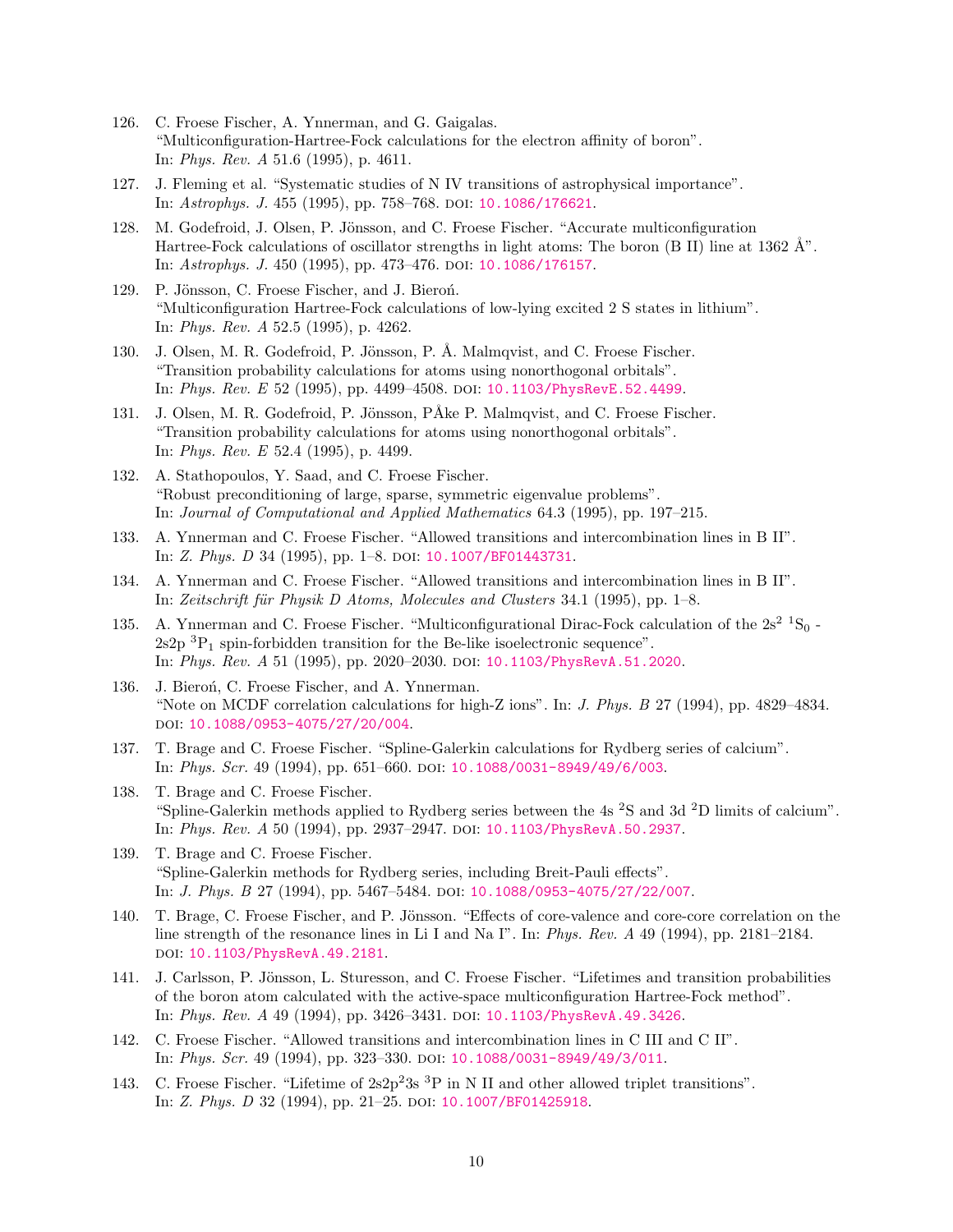- 144. C. Froese Fischer. "Transition probabilities in O III". In: Phys. Scr. 49 (1994), pp. 51–61. doi: [10.1088/0031-8949/49/1/008](http://dx.doi.org/10.1088/0031-8949/49/1/008).
- 145. C. Froese Fischer and P. Jönsson. "MCHF calculations for atomic properties". In: Comput. Phys. Commun. 84 (1994), pp. 37–58. doi: [10.1016/0010-4655\(94\)90202-X](http://dx.doi.org/10.1016/0010-4655(94)90202-X).
- 146. C. Froese Fischer, M. Tong, M. Bentley, Z.-C. Shen, and C. Ravimohan. "A distributed-memory implementation of the MCHF atomic structure package". In: *J. Supercomputing* 8 (1994), pp. 117-134. DOI: [10.1007/BF01204658](http://dx.doi.org/10.1007/BF01204658).
- 147. C. Froese Fischer. "Lifetime of  $2s2p^23s$  <sup>3</sup>P in N II and other allowed". In: Zeitschrift für Physik D-Atoms Molecules and Clusters 32.1 (1994), pp. 21–26.
- 148. P. Jönsson and C. Froese Fischer. "Large-scale multiconfiguration Hartree-Fock and configuration-interaction calculations of isotope shifts and hyperfine structures in boron". In: Phys. Rev. A 50 (1994), pp. 3080–3088. doi: [10.1103/PhysRevA.50.3080](http://dx.doi.org/10.1103/PhysRevA.50.3080).
- 149. P. Jönsson, S. G. Johansson, and C. Froese Fischer. "Accurate calculation of the isotope shift and hyperfine structure in the boron (B II) line at 1362  $\AA$ ". In: Astrophys. J. 429 (1994), pp. L45–L48. doi: [10.1086/187409](http://dx.doi.org/10.1086/187409).
- 150. A. Stathopoulos and C. Froese Fischer. "A Davidson program for finding a few selected extreme eigenpairs of a large, sparse, real, symmetric matrix". In: Computer Physics Communications 79.2 (1994), pp. 268–290.
- 151. M. Tong, C. Froese Fischer, and L. Sturesson. "Systematic transition probability studies for neutral nitrogen". In: *J. Phys. B* 27 (1994), pp. 4819-4828. DOI: [10.1088/0953-4075/27/20/003](http://dx.doi.org/10.1088/0953-4075/27/20/003).
- 152. T. Brage and C. Froese Fischer. "Systematic calculations of correlation in complex ions". In: Phys. Scr. T47 (1993), pp. 18-28. DOI: [10.1088/0031-8949/1993/T47/002](http://dx.doi.org/10.1088/0031-8949/1993/T47/002).
- 153. T. Brage, C. Froese Fischer, and N. Vaeck. "MCHF calculations of autoionization widths in two- and three-electron systems". In: *J. Phys. B* 26 (1993), pp. 621–640. DOI: [10.1088/0953-4075/26/4/006](http://dx.doi.org/10.1088/0953-4075/26/4/006).
- 154. T. Brage, C. Froese Fischer, N. Vaeck, M. Godefroid, and A. Hibbert. "Core polarization in Ca I and Ca II". In: Phys. Scr. 48 (1993), pp. 533–545. doi: [10.1088/0031-8949/48/5/006](http://dx.doi.org/10.1088/0031-8949/48/5/006).
- 155. T. Brage, G. Merkelis, and C. Froese Fischer. "Ab initio calculations for intercombination and resonance lines in P II". In: Phys. Lett. A 174 (1993), pp. 111–115. doi: [10.1016/0375-9601\(93\)90551-A](http://dx.doi.org/10.1016/0375-9601(93)90551-A).
- 156. S. J. Chakravorty, S. R. Gwaltney, E. R. Davidson, F. A. Parpia, and C. Froese Fischer. "Ground-state correlation energies for atomic ions with 3 to 18 electrons". In: Phys. Rev. A 47.5 (1993), p. 3649.
- 157. C. Froese Fischer. "Convergence studies of MCHF calculations for Be and Li<sup>−</sup>". In: *J. Phys. B* 26 (1993), pp. 855–861. DOI: [10.1088/0953-4075/26/5/009](http://dx.doi.org/10.1088/0953-4075/26/5/009).
- 158. C. Froese Fischer and T. Brage. "A program for computing autoionization properties". In: Comput. Phys. Commun. 74 (1993), pp. 381–398. doi: [10.1016/0010-4655\(93\)90021-4](http://dx.doi.org/10.1016/0010-4655(93)90021-4).
- 159. C. Froese Fischer and F. A. Parpia. "Accurate spline solutions of the radial Dirac equation". In: Physics Letters A 179.3 (1993), pp. 198–204.
- 160. C. Froese Fischer, L. Smentek-Mielczarek, N. Vaeck, and G. Miecznik. "A program to compute isotope shifts in atomic spectra". In: Comput. Phys. Commun. 74 (1993), pp. 415–431. doi: [10.1016/0010-4655\(93\)90023-6](http://dx.doi.org/10.1016/0010-4655(93)90023-6).
- 161. P. Jönsson, C.-G. Wahlström, and C. Froese Fischer. "A program for computing magnetic dipole and electric quadrupole hyperfine constants from MCHF wavefunctions". In: Comput. Phys. Commun. 74 (1993), pp. 399–414. doi: [10.1016/0010-4655\(93\)90022-5](http://dx.doi.org/10.1016/0010-4655(93)90022-5).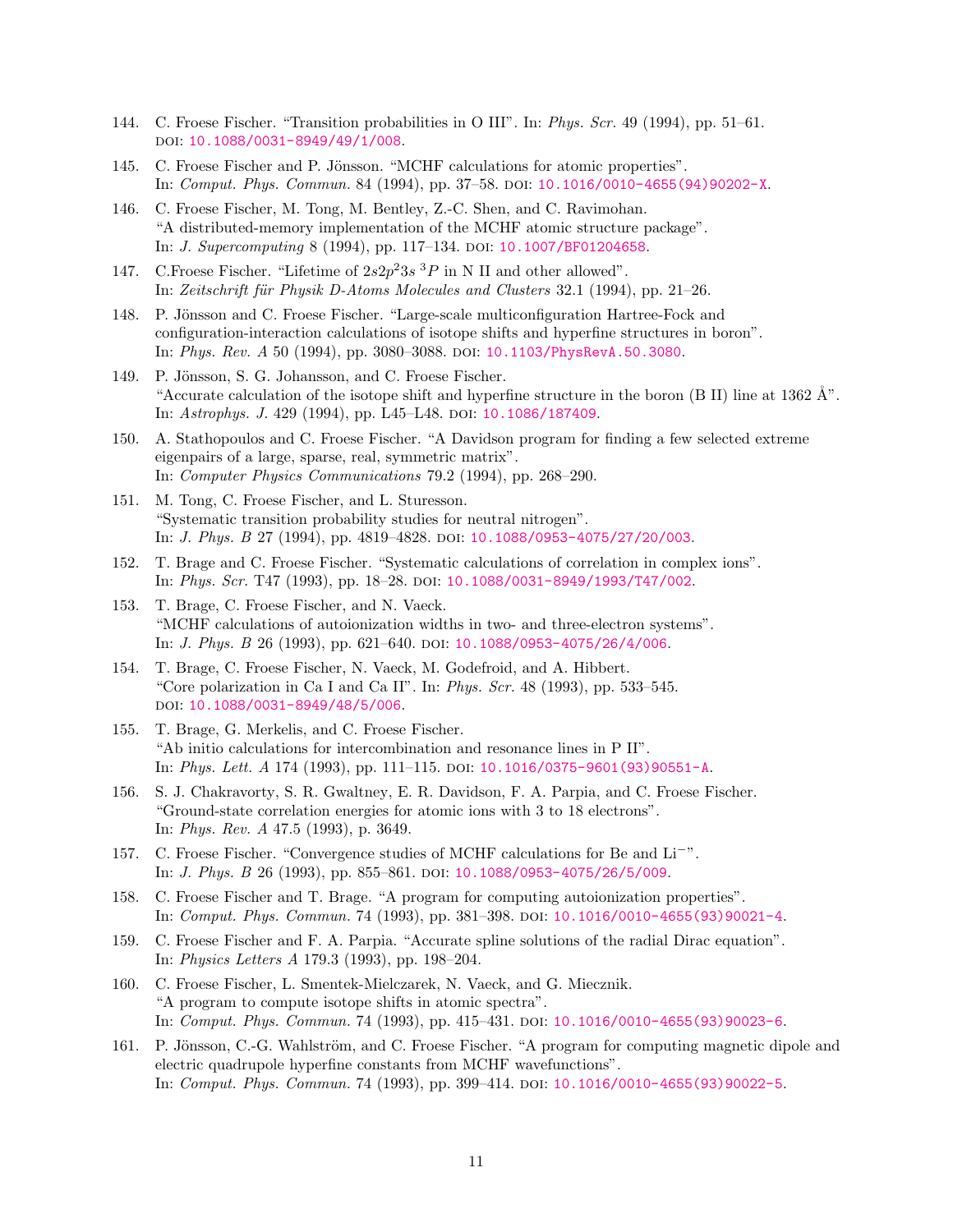- 162. G. Miecznik, T. Brage, and C. Froese Fischer. "Autoionization studies of the 1s2s2p <sup>4</sup>P<sub>5/2</sub> levels in He<sup>-</sup>, Li I, and Be II". In: Phys. Rev. A 47 (1993), pp. 3718–3723. doi: [10.1103/PhysRevA.47.3718](http://dx.doi.org/10.1103/PhysRevA.47.3718).
- 163. G. Miecznik, T. Brages, and C. Froese Fischer. "Autoionization studies of the  $1s2s2p$ <sup>4</sup> $P_{5/2}$  levels in He<sup>-</sup>, Li I, and Be II". In: Phys. Rev. A 47.5 (1993), p. 3718.
- 164. A. Stathopoulos and C. Froese Fischer. "Reducing synchronization on the parallel Davidson method for the large, sparse, eigenvalue problem". In: Supercomputing'93. Proceedings. IEEE. 1993, pp. 172–180.
- 165. L. Sturesson and C. Froese Fischer. "LSGEN - a program to generate configuration-state lists of LS-coupled basis functions". In: Comput. Phys. Commun. 74 (1993), pp. 432–440. doi: [10.1016/0010-4655\(93\)90024-7](http://dx.doi.org/10.1016/0010-4655(93)90024-7).
- 166. M. Tong, P. Jönsson, and C. Froese Fischer. "Convergence studies of atomic properties from variational methods: total energy, ionization energy, specific mass shift, and hyperfine parameters". In: Phys. Scr. 48 (1993), pp. 446-453. DOI: [10.1088/0031-8949/48/4/009](http://dx.doi.org/10.1088/0031-8949/48/4/009).
- 167. H. A.Schuessler et al. "Isotope shifts and hyperfine-structure-splitting constants of the 4d-5p transition of Kr i i at  $\lambda = 729$  nm". In: Phys. Rev. A 45.9 (1992), p. 6459.
- 168. M. Bentley and C. Froese Fischer. "Hypercube conversion of serial codes for atomic structure calculations". In: Parallel Computing 18.9 (1992), pp. 1023–1031.
- 169. T. Brage and C. Froese Fischer. "Core polarization effects on oscillator strengths in neutral zinc". In: Phys. Scr. 45 (1992), pp. 43-48. DOI: [10.1088/0031-8949/45/1/007](http://dx.doi.org/10.1088/0031-8949/45/1/007).
- 170. T. Brage, C. Froese Fischer, and G. Miecznik. "Non-variational, spline-Galerkin calculations of resonance positions and widths, and photodetachment and photo-ionization cross sections for H<sup>−</sup> and He". In: *J. Phys. B* 25 (1992), pp. 5289-5314. DOI: [10.1088/0953-4075/25/24/010](http://dx.doi.org/10.1088/0953-4075/25/24/010).
- 171. Z. Cai, V. M. Umar, and C. Froese Fischer. "Large-scale relativistic correlation calculations: Levels of  $Pr^{+3}$ ". In: Physical review letters 68.3 (1992), p. 297.
- 172. J. Carlsson, P. Jönsson, and C. Froese Fischer. "Large multiconfigurational Hartree-Fock calculations on the hyperfine-structure constants of the <sup>7</sup>Li  $2s$  <sup>2</sup>S and  $2p$  <sup>2</sup>P states". In: Phys. Rev. A 46.5 (1992), p. 2420.
- 173. J. Carlsson, P. Jönsson, L. Sturesson, and C. Froese Fischer. "Time-Resolved laser spectroscopy studies of hyperfine structure constants in sodium". In: Phys. Scr. 46 (1992), pp. 394–398. doi: [10.1088/0031-8949/46/5/003](http://dx.doi.org/10.1088/0031-8949/46/5/003).
- 174. D. A. Church et al. "Collision spectroscopy of low-energy-beam  $U^{5+}$  ions". In: JOSA B 9.12 (1992), pp. 2159–2162.
- 175. C. Froese Fischer and T. Brage. "Contributions to the electron affinity of calcium and scandium". In: *Can. J. Phys.* 70 (1992), pp. 1283-1290. DOI: [10.1139/p92-209](http://dx.doi.org/10.1139/p92-209).
- 176. C. Froese Fischer, W. Guo, and Z. Shen. "Spline methods for multiconfiguration Hartree-Fock calculations". In: Int. J. Quantum Chem. 42 (1992), pp. 849–867. DOI: [10.1002/qua.560420422](http://dx.doi.org/10.1002/qua.560420422).
- 177. G. Miecznik, T. Brage, and C. Froese Fischer. "Autodetachment of the nsnp<sup>2</sup>  ${}^{4}P_{1/2}$  states in negative ions". In: *J. Phys. B* 25 (1992), pp. 4217-4228. DOI: [10.1088/0953-4075/25/20/017](http://dx.doi.org/10.1088/0953-4075/25/20/017).
- 178. G. Miecznik, T. Brage, and C. Froese Fischer. "Transition energies and probabilities in high-spin states of the boron sequence and an electron affinity for negative beryllium". In: *Phys. Scr.* 45 (1992), pp. 436–444. DOI: [10.1088/0031-8949/45/5/005](http://dx.doi.org/10.1088/0031-8949/45/5/005).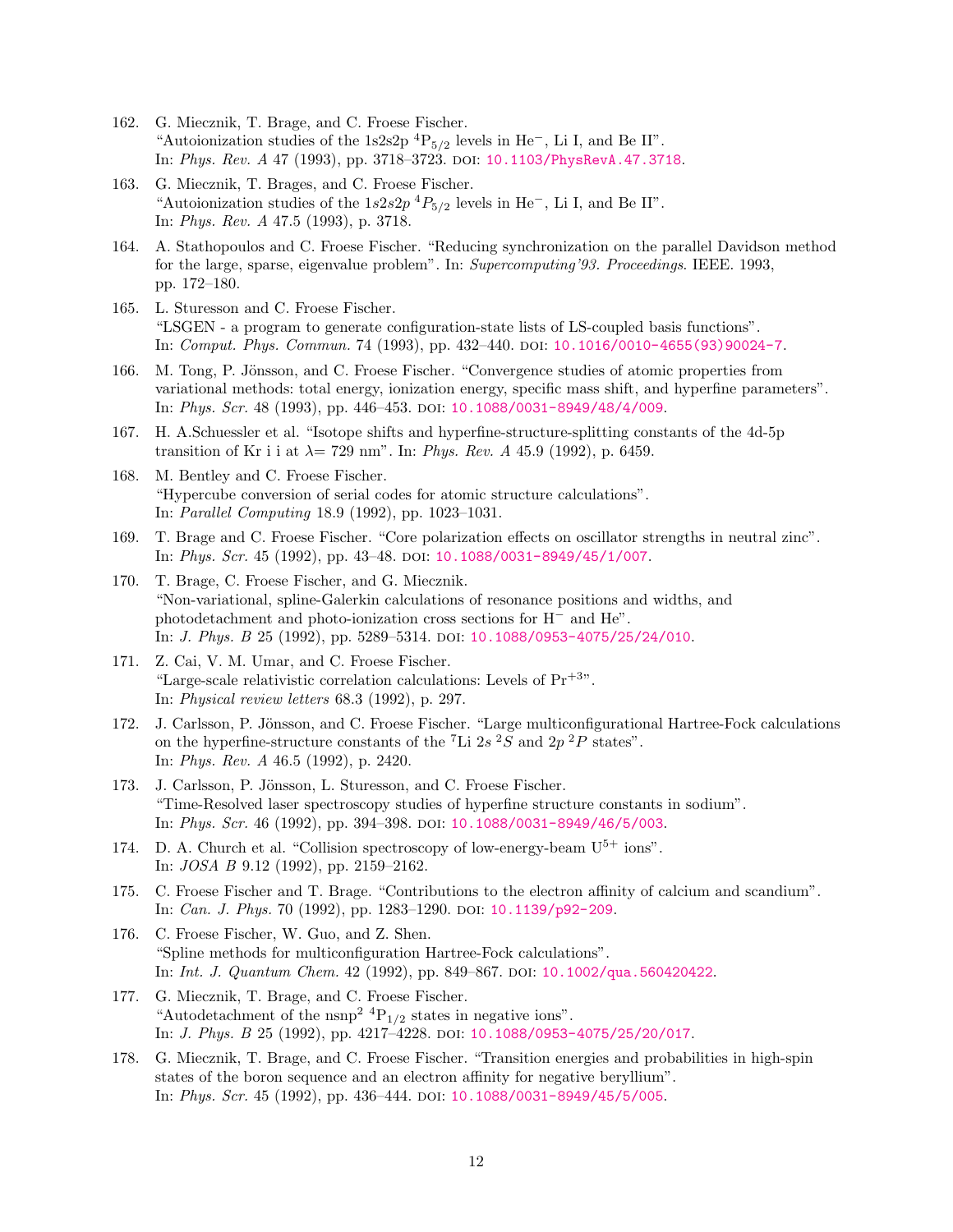- 179. F. A. Parpia, M. Tong, and C. Froese Fischer. "Relativistic calculations of nuclear motional effects in many-electron atoms". In: Phys. Rev. A 46.7 (1992), p. 3717.
- 180. N. Vaeck, M. Godefroid, and C. Froese Fischer. "Core-Valence correlation effects on E1 and E2 decay rates in  $Ca^{+}$ ". In: Phys. Rev. A 46 (1992), pp. 3704–3716. doi: [10.1103/PhysRevA.46.3704](http://dx.doi.org/10.1103/PhysRevA.46.3704).
- 181. T. Andersen, T. Brage, C. Froese Fischer, and L. Eg. Sørensen. "Core-excited quintet states in Mg I". In: J. Phys. B 24 (1991), p. 905. doi: [10.1088/0953-4075/24/5/014](http://dx.doi.org/10.1088/0953-4075/24/5/014).
- 182. T. Brage and C. Froese Fischer. "Autodetachment of negative ions". In: Phys. Rev. A 44 (1991), pp. 72–79. doi: [10.1103/PhysRevA.44.72](http://dx.doi.org/10.1103/PhysRevA.44.72).
- 183. E. R. Davidson, S. A. Hagstrom, S. J. Chakravorty, V. M. Umar, and C. Froese Fischer. "Ground-state correlation energies for two- to ten-electron atomic ions". In: Phys. Rev. A 44.11 (1991), p. 7071.
- 184. C. Froese Fischer. "A configuration interaction program". In: Comput. Phys. Commun. 64 (1991), pp. 473–485. doi: [10.1016/0010-4655\(91\)90139-C](http://dx.doi.org/10.1016/0010-4655(91)90139-C).
- 185. C. Froese Fischer. "Concurrent vector algorithms for spline solutions of the helium pair equation". In: Int. J. High Performance Computing Applications 5.1 (1991), pp. 5–20.
- 186. C. Froese Fischer. "MCHF atomic-structure package: Support libraries and utilities". In: Comput. Phys. Commun. 64 (1991), pp. 399–405. doi: [10.1016/0010-4655\(91\)90134-7](http://dx.doi.org/10.1016/0010-4655(91)90134-7).
- 187. C. Froese Fischer. "The MCHF atomic-structure package". In: Comput. Phys. Commun. 64 (1991), pp. 369–398. doi: [10.1016/0010-4655\(91\)90133-6](http://dx.doi.org/10.1016/0010-4655(91)90133-6).
- 188. C. Froese Fischer and M. R. Godefroid. "Programs for computing LS and LSJ transitions from MCHF wave functions". In: Comput. Phys. Commun. 64 (1991), pp. 501–519. doi: [10.1016/0010-4655\(91\)90141-7](http://dx.doi.org/10.1016/0010-4655(91)90141-7).
- 189. C. Froese Fischer, M. R. Godefroid, and A. Hibbert. "A program for performing angular integrations for transition operators". In: Comput. Phys. Commun. 64 (1991), pp. 486–500. doi: [10.1016/0010-4655\(91\)90140-G](http://dx.doi.org/10.1016/0010-4655(91)90140-G).
- 190. C. Froese Fischer and J. E. Hansen. "Photodetachment Cross-Section for Ca". In: Phys. Rev. A 44 (1991), pp. 1559–1564.
- 191. C. Froese Fischer and B. Liu. "A program to generate configuration-state lists". In: Comput. Phys. Commun. 64 (1991), pp. 406–416. doi: [10.1016/0010-4655\(91\)90135-8](http://dx.doi.org/10.1016/0010-4655(91)90135-8).
- 192. A. Hibbert and C. Froese Fischer. "A general program for computing angular integrals of the non-relativistic Hamiltonian with non-orthogonal orbitals". In: Comput. Phys. Commun. 64 (1991), pp. 417–420. doi: [10.1016/0010-4655\(91\)90136-9](http://dx.doi.org/10.1016/0010-4655(91)90136-9).
- 193. A. Hibbert, R. Glass, and C. Froese Fischer. "A general program for computing angular integrals of the Breit-Pauli Hamiltonian". In: Comput. Phys. Commun. 64 (1991), pp. 455–472. doi: [10.1016/0010-4655\(91\)90138-B](http://dx.doi.org/10.1016/0010-4655(91)90138-B).
- 194. C. Froese Fischer. "Multitasking the Davidson algorithm for the large, sparse eigenvalue problem". In: Int. J. Supercomputer Applications and High Performance Engineering 3.4 (1990), pp. 28–53.
- 195. C. Froese Fischer. "Variational predictions of transition energies and electron affinities: He and Li ground states and Li, Be, and Mg core-excited states". In: Phys. Rev. A 41 (1990), pp. 3481–3488. doi: [10.1103/PhysRevA.41.3481](http://dx.doi.org/10.1103/PhysRevA.41.3481).
- 196. C. Froese Fischer and W. Guo. "Spline algorithms for the Hartree-Fock equation for the helium ground state". In: J. Comput. Phys. 90 (1990), pp. 486–496. doi: [10.1016/0021-9991\(90\)90176-2](http://dx.doi.org/10.1016/0021-9991(90)90176-2).
- 197. C. Froese Fischer and W. Guo. "Spline algorithms for the Hartree-Fock equation for the helium ground state". In: Journal of Computational Physics 90.2 (1990), pp. 486–496.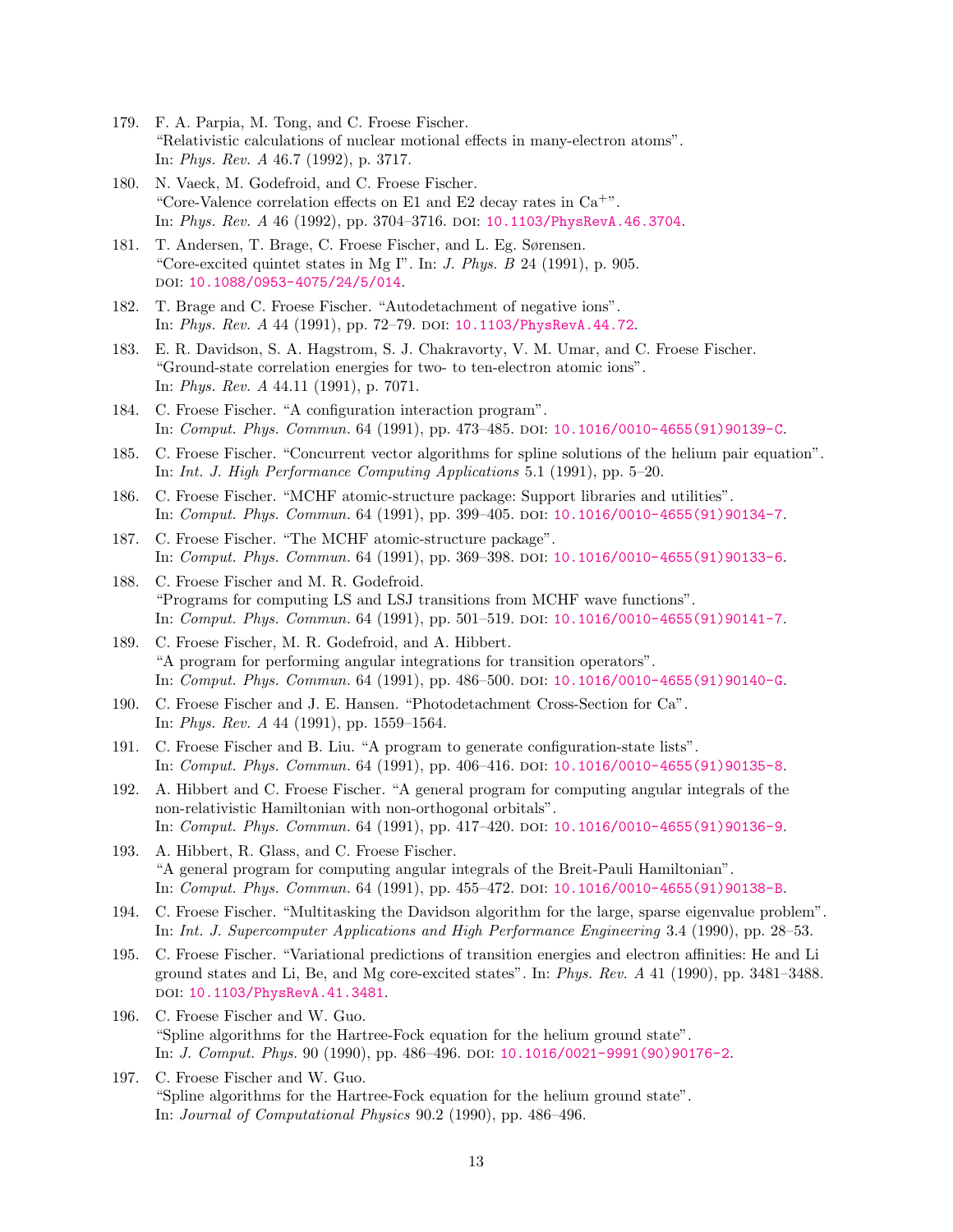- 198. C. Froese Fischer and M. Idrees. "Spline methods for resonances in photoionisation cross sections". In: *J. Phys. B* 23 (1990), pp. 679-691. DOI: [10.1088/0953-4075/23/4/002](http://dx.doi.org/10.1088/0953-4075/23/4/002).
- 199. J. O. Gaardsted, T. Brage, C. Froese Fischer, and D. Sonnek. "Experimental and theoretical study of core-excited states of Al III". In: Phys. Scr. 42 (1990), p. 543. DOI: [10.1088/0031-8949/42/5/007](http://dx.doi.org/10.1088/0031-8949/42/5/007).
- 200. C. Froese Fischer. "Binding energies for p-electrons in negative alkaline-earth elements". In: Phys. Rev. A 39.3 (1989), p. 963.
- 201. C. Froese Fischer. "Correlation in negative ions". In: Physica Scripta 40.1 (1989), p. 25.
- 202. C. Froese Fischer and D. Chen. "Numerical multiconfiguration Hartree-Fock calculations for nsnp  ${}^{3}P$  states of Rb and Cs negative ions". In: Journal of Molecular Structure: TheoChem 199 (1989), pp. 61–73.
- 203. C. Froese Fischer and M. Idrees. "Autoionization rates for core excited  $5P$  states in Na<sup>−"</sup>. In: Physica Scripta 39.1 (1989), p. 70.
- 204. C. Froese Fischer and M. Idrees. "Spline algorithms for continuum functions". In: Computers in Physics 3.3 (1989), pp. 53–58.
- 205. V. M. Umar and C. Froese Fischer. "Multitasking the Davidson Algorithm for the Large, Sparse Eigenvalue Problem". In: Int. J. High Perform Comp. Appl. 3 (1989), pp. 28–53. doi: [10.1177/109434208900300404](http://dx.doi.org/10.1177/109434208900300404).
- 206. C. Froese Fischer. "Accurate oscillator strengths". In: Nucl. Instrum. Methods Phys. Res. B 31 (1988), p. 265. doi: [10.1016/0168-583X\(88\)90427-2](http://dx.doi.org/10.1016/0168-583X(88)90427-2).
- 207. C. Froese Fischer and J. E. Hansen andi B. R. Judd. "Interpretation by orthogonal operators of Hartree–Fock analyses for Fe VI  $3d^24p$ ". In: JOSA B 5.12 (1988), pp. 2446–2451.
- 208. C. Froese Fischer, N. S. Scott, and J. Yoo. "Multitasking the calculation of angular integrals on the CRAY-2 and CRAY X-MP". In: Parallel Computing 8.1 (1988), pp. 385–390.
- 209. A. Hibbert, C. Froese Fischer, and M. R. Godefroid. "Non-orthogonal orbitals in MCHF or configuration interaction wave functions". In: Computer physics communications 51.3 (1988), pp. 285–293.
- 210. H. P. Saha, C. Froese Fischer, and P. W. Langhoff. "Numerical multiconfiguration Hartree-Fock studies of atomic photoionization cross sections: Dynamical core-polarization effects in atomic sodium". In: Phys. Rev. A 38.3 (1988), p. 1279.
- 211. T. Brage, C. Froese Fischer, J. Carlsson, and C.-G. Wahlström. "Lifetimes and oscillator strength trends for the  $4s<sup>2</sup>$ nd  $8s<sup>2</sup>$  series of Ga I". In: Phys. Rev. A 35 (1987), pp. 1113-1118. DOI: [10.1103/PhysRevA.35.1113](http://dx.doi.org/10.1103/PhysRevA.35.1113).
- 212. C. Froese Fischer. "Citation-Classic: A Multi-Configuration Hartree-Fock Program". In: Current Contents: Physical Chemical& Earth Sciences 13 (1987), pp. 14–14.
- 213. C. Froese Fischer. "General Hartree-Fock program". In: Comput. Phys. Commun. 43 (1987), pp. 355–365. doi: [10.1016/0010-4655\(87\)90053-1](http://dx.doi.org/10.1016/0010-4655(87)90053-1).
- 214. C. Froese Fischer. "Perturbers in the  $(^{2}D)$ nd  $^{3}P^{\circ}$  Rydberg series of sulfur". In: *J. Phys. B* 20 (1987), pp. 4365-4374. DOI: [10.1088/0022-3700/20/17/016](http://dx.doi.org/10.1088/0022-3700/20/17/016).
- 215. C. Froese Fischer. "The 2p-3s transitions in atomic oxygen". In: *J. Phys. B* 20 (1987), pp. 1193-1202. DOI: [10.1088/0022-3700/20/6/008](http://dx.doi.org/10.1088/0022-3700/20/6/008).
- 216. C. Froese Fischer, J. B. Lagowski, and S. H. Vosko. "Ground states of Ca<sup>−</sup> and Sc<sup>−</sup> from two theoretical points of view". In: Physical review letters 59.20 (1987), p. 2263.
- 217. C. Froese Fischer and H. P. Saha. "Photoionization of magnesium". In: *Can. J. Phys.* 65 (1987), pp. 772–776. DOI: [10.1139/p87-113](http://dx.doi.org/10.1139/p87-113).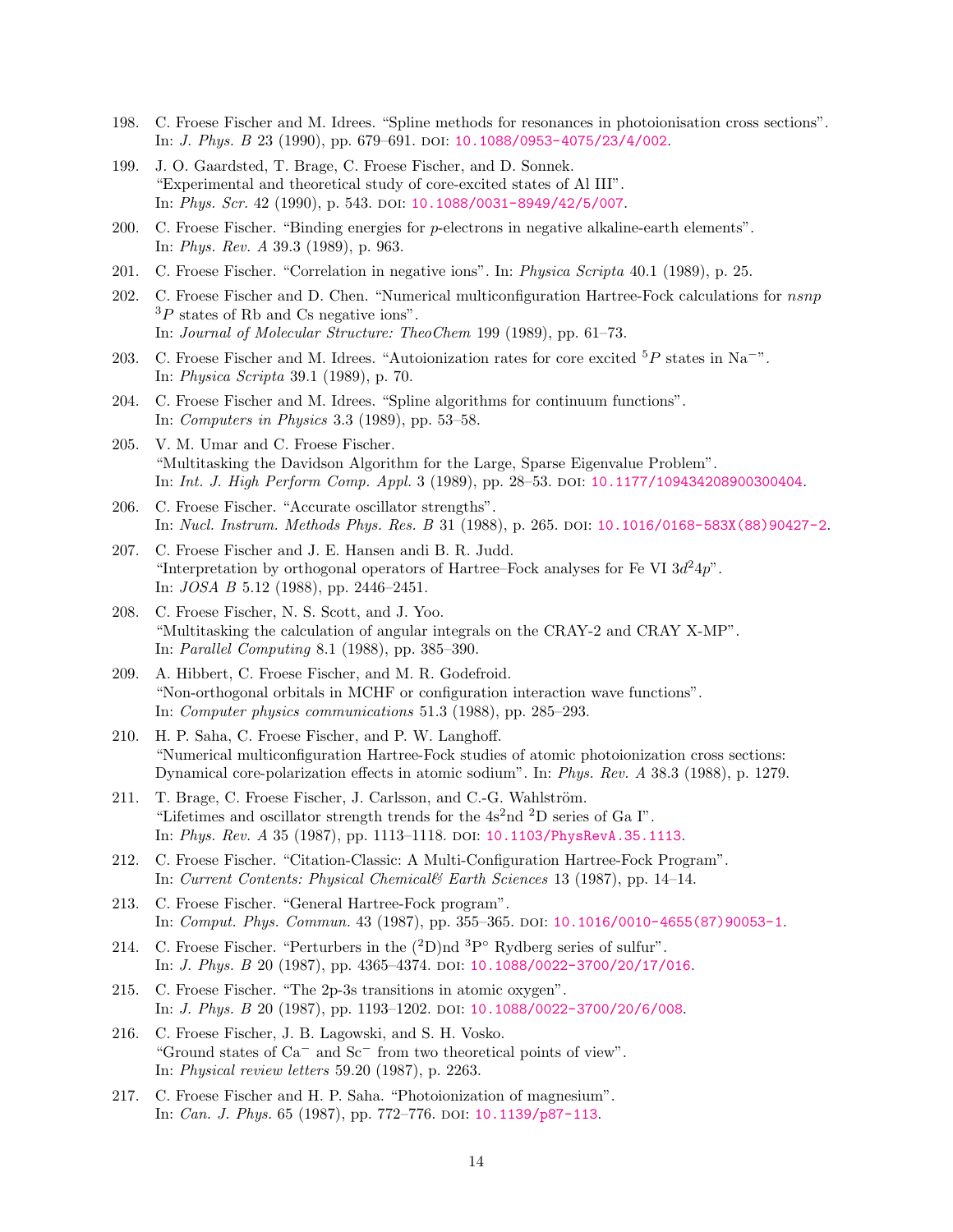- 218. S. Mannervik, H. Cederquist, I. Martinson, T. Brage, and C. Froese Fischer. " $1s2s2p^2$ <sup>5</sup>P-1s2p<sup>3</sup><sup>5</sup>S transition in B II". In: *Phys. Rev. A* 35 (1987), pp. 3136-3138. doi: [10.1103/PhysRevA.35.3136](http://dx.doi.org/10.1103/PhysRevA.35.3136).
- 219. J. C. Morrison and C. Froese Fischer. "Multiconfiguration Hartree-Fock method and many-body perturbation theory: A unified approach". In: Phys. Rev. A 35.6 (1987), p. 2429.
- 220. H. P. Saha and C. Froese Fischer. "Multiconfiguration Hartree-Fock calculations of the oscillator strength for the 2s2p <sup>1</sup>P<sup>°</sup>  $\rightarrow$  2p<sup>2</sup>, 2snd <sup>1</sup>D (n=3-6) transitions in beryllium". In: Phys. Rev. A 35 (1987), pp. 5240-5243. DOI: [10.1103/PhysRevA.35.5240](http://dx.doi.org/10.1103/PhysRevA.35.5240).
- 221. T. Brage, L. Engström, and C. Froese Fischer. "Correlation in the 2snd Rydberg series of F VI". In: Phys. Rev. A 34.5 (1986), p. 4399.
- 222. J. Carlsson et al. "Experimental and theoretical investigation of radiative lifetimes in neutral gallium". In: Z. Phys. D 3 (1986), pp. 345-351. DOI: [10.1007/BF01437190](http://dx.doi.org/10.1007/BF01437190).
- 223. C. Froese Fischer. "Energy levels and lifetimes for some core-excited quartet states in Na I and Mg II". In: Phys. Rev. A 34 (1986), pp. 1667–1676. doi: [10.1103/PhysRevA.34.1667](http://dx.doi.org/10.1103/PhysRevA.34.1667).
- 224. C. Froese Fischer. "Self-Consistent-Field (SCF) and multiconfiguration (MC) Hartree-Fock (HF) methods in atomic calculations: Numerical integration approaches". In: Comput. Phys. Reports 3 (1986), pp. 274–325. doi: [10.1016/0167-7977\(86\)90001-8](http://dx.doi.org/10.1016/0167-7977(86)90001-8).
- 225. C. Froese Fischer and M. Godefroid. "Multi-configuration Hartree-Fock plus Breit-Pauli results for some forbidden transitions". In: *J. Phys. B* 19 (1986), pp. 137–148. DOI: [10.1088/0022-3700/19/2/004](http://dx.doi.org/10.1088/0022-3700/19/2/004).
- 226. C. Froese Fischer and B. Liu. "Energy levels, lifetimes, wavelengths, and transition probabilities of Fe XIV". In: At. Data Nucl. Data Tables 34 (1986), pp. 261–277. doi: [10.1016/0092-640X\(86\)90004-5](http://dx.doi.org/10.1016/0092-640X(86)90004-5).
- 227. C. Froese Fischer and J. E. Hansen. "MCHF calculations for  ${}^{1}S$  and  ${}^{1}P$  Rydberg states in Ca I". In: J. Phys. B 18 (1985), pp. 4031–4046. doi: [10.1088/0022-3700/18/20/007](http://dx.doi.org/10.1088/0022-3700/18/20/007).
- 228. C. Froese Fischer and H. P. Saha. "Multiconfiguration Hartree-Fock results with Breit-Pauli corrections for transitions in the carbon sequence". In: Phys. Scr. 32 (1985), pp. 181–194. doi: [10.1088/0031-8949/32/3/004](http://dx.doi.org/10.1088/0031-8949/32/3/004).
- 229. M. Godefroid and C. Froese Fischer. "Relativistic and correlation effects on the lifetimes of  $3s4p~^3P^{\circ}_{J}$ levels in Mg-like sulfur and chlorine". In: Phys. Scr. 31 (1985), pp. 237–245. doi: [10.1088/0031-8949/31/4/004](http://dx.doi.org/10.1088/0031-8949/31/4/004).
- 230. C. Froese Fischer and H. P. Saha. "MCHF+BP results for electric dipole transitions in the oxygen isoelectronic sequence". In: J. Phys. B 17 (1984), pp. 943–952. doi: [10.1088/0022-3700/17/6/009](http://dx.doi.org/10.1088/0022-3700/17/6/009).
- 231. M. Godefroid and C. Froese Fischer. "MCHF-BP fine-structure splittings and transition rates for the ground configuration in the nitrogen sequence". In: J. Phys. B 17 (1984), pp. 681–692. doi: [10.1088/0022-3700/17/5/008](http://dx.doi.org/10.1088/0022-3700/17/5/008).
- 232. M. Agentoft, T. Andersen, C. Froese Fischer, and L. Smentek-Mielczarek. "Photon emission from core-excited Be I and Be II states". In: Phys. Scr. 28 (1983), pp. 45–50. doi: [10.1088/0031-8949/28/1/006](http://dx.doi.org/10.1088/0031-8949/28/1/006).
- 233. K. T. Cheng and C. Froese Fischer. "Collapse of the 4f orbital for Xe-like ions". In: Phys. Rev. A 28 (1983), pp. 2811-2819. DOI: [10.1103/PhysRevA.28.2811](http://dx.doi.org/10.1103/PhysRevA.28.2811).
- 234. C. Froese Fischer. "Multiconfiguration Hartree-Fock Breit-Pauli results for  ${}^{2}P_{1/2}{}^{2}P_{3/2}$  transitions in the boron sequence". In: *J. Phys. B* 16 (1983), pp. 157-165. DOI: [10.1088/0022-3700/16/2/005](http://dx.doi.org/10.1088/0022-3700/16/2/005).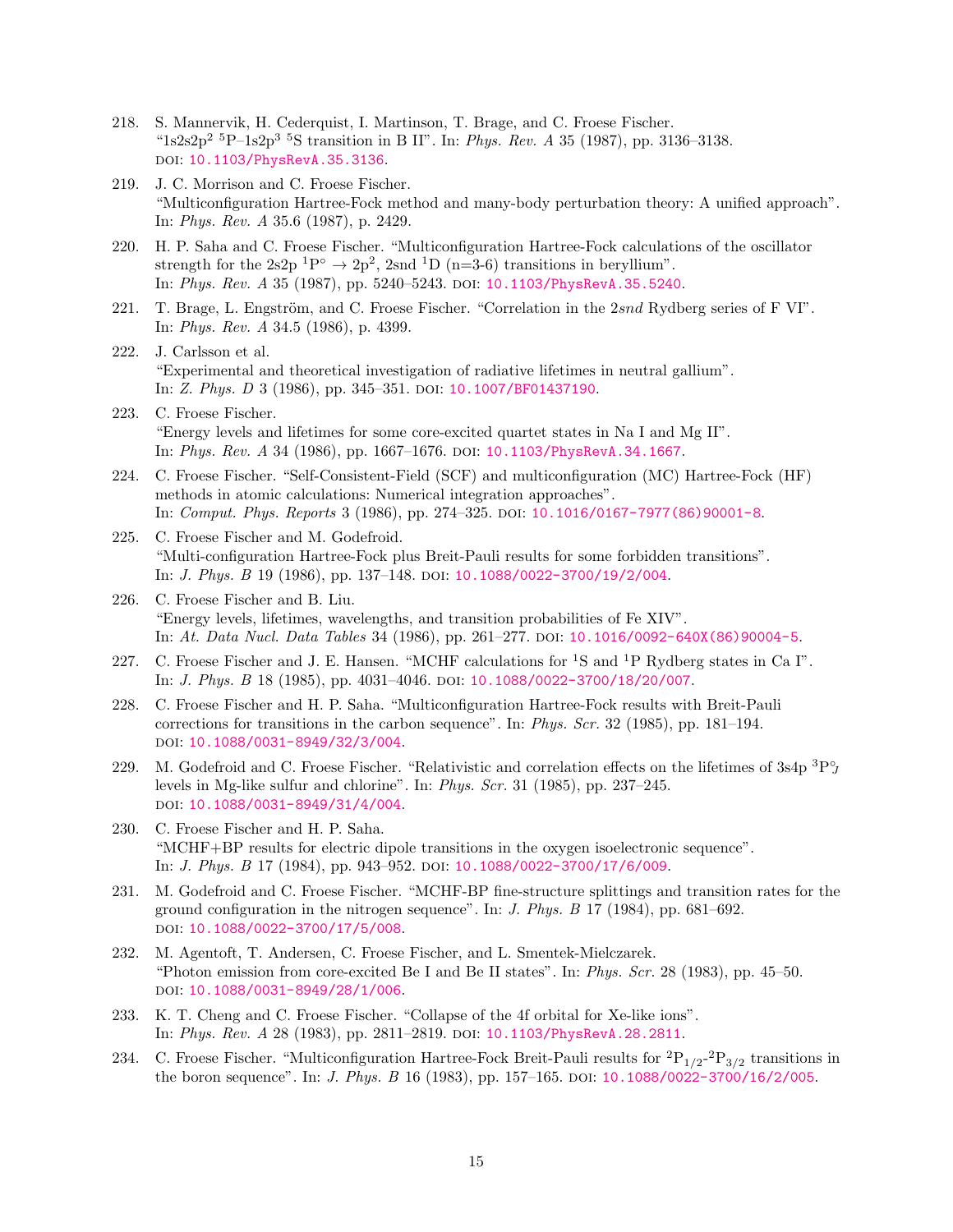- 235. C. Froese Fischer and H. P. Saha. "Multiconfiguration Hartree-Fock results with Breit-Pauli corrections for forbidden transitions in the  $2p<sup>4</sup>$  configuration". In: Phys. Rev. A 28 (1983), pp. 3169-3178. DOI: [10.1103/PhysRevA.28.3169](http://dx.doi.org/10.1103/PhysRevA.28.3169).
- 236. C. Froese Fischer and L. Smentek-Mielczarek. "MCHF evaluation of the specific mass shift". In: J. Phys. B 16.19 (1983), p. 3479.
- 237. S. Chung, C. C. Lin, C. F. Fischer, and E. T. P. Lee. "Transition probability of the  ${}^{1}S_{0}$ - ${}^{1}D_{2}$  emission of atomic oxygen". In: *J. Chem. Phys.* 76 (1982), pp. 498-501. DOI: [10.1063/1.442751](http://dx.doi.org/10.1063/1.442751).
- 238. C. Froese Fischer. "Correlation and the  $5F-3F$  energy separation in Ti". In: The Journal of Chemical Physics 76.4 (1982), pp. 1934–1937.
- 239. C. Froese Fischer. "Energy levels and lifetimes for some quartet states of Be II". In: Phys. Rev. A 26 (1982), pp. 2627-2638. DOI: [10.1103/PhysRevA.26.2627](http://dx.doi.org/10.1103/PhysRevA.26.2627).
- 240. C. Froese Fischer and K-T. Cheng. "A note on estimating the  $1s3d$ <sup>1</sup>D exact, non-relativistic total energy for helium". In: J. Phys. B 15.3 (1982), p. 337.
- 241. C. Froese Fischer and M. Godefroid. "Lifetime trends for the n=3 singlet states in the Mg sequence". In: Nucl. Instrum. Methods Phys. Res. 202 (1982), pp. 307–322. DOI: [10.1016/0167-5087\(82\)90411-2](http://dx.doi.org/10.1016/0167-5087(82)90411-2).
- 242. C. Froese Fischer and M. R. Godefroid. "Short-range interactions involving plunging configurations of the  $n = 3$  singlet complex in the Mg sequence". In: Physica scripta 25.2 (1982), p. 394.
- 243. C. Froese Fischer. "Lifetimes of low-lying  ${}^{2}P^{\circ}$ ,  ${}^{2}D$ , and  ${}^{2}F^{\circ}$  states of the Al I isoelectronic sequence". In: Phys. Scr. 23 (1981), p. 38. DOI: [10.1088/0031-8949/23/1/006](http://dx.doi.org/10.1088/0031-8949/23/1/006).
- 244. C. Froese Fischer and J. E. Hansen. "Comparison of multichannel-quantum-defect theory and multi-configuration Hartree-Fock wave functions for alkaline-earth atoms". In: Phys. Rev. A 24.1 (1981), p. 631.
- 245. C. Froese Fischer. "Oscillator-Strength trends in the presence of level crossings". In: Phys. Rev. A 22 (1980), pp. 551-556. DOI: [10.1103/PhysRevA.22.551](http://dx.doi.org/10.1103/PhysRevA.22.551).
- 246. C. Froese Fischer. "Theoretical Energy Levels of  ${}^{3}F^{o}$  Rydberg Series for Mg I, Al II, and Si III". In: Physica Scripta 21.3-4 (1980), p. 466.
- 247. C. Froese Fischer and R. Glass. "The effect of correlation in the  $3d^n$  core on the resonance transition in Cu II". In: Phys. Scr. 21 (1980), pp. 525–526. doi: [10.1088/0031-8949/21/3-4/046](http://dx.doi.org/10.1088/0031-8949/21/3-4/046).
- 248. C. Froese Fischer. "Oscillator strengths for some D-F transitions in the Mg sequence". In: J. Opt. Soc. Am. 69 (1979), pp. 118–125. doi: [10.1364/JOSA.69.000118](http://dx.doi.org/10.1364/JOSA.69.000118).
- 249. C. Froese Fischer and J. E. Hansen. "4s4d <sup>1</sup>D-4p<sup>2</sup> <sup>1</sup>D interaction in the Zn I isoelectronic sequence". In: Phys. Rev. A 19 (1979), p. 1819. DOI: [10.1103/PhysRevA.19.1819](http://dx.doi.org/10.1103/PhysRevA.19.1819).
- 250. C. Froese Fischer. "A general multi-configuration Hartree-Fock program". In: Computer Physics Communications 14.1 (1978), pp. 145–153.
- 251. C. Froese Fischer. Energy levels and gf-values for Fe XIV. Technical Report. The Pennsylvania State University, Department of Computer Science, 1978.
- 252. C. Froese Fischer. "Numerical solution of general Hartree-Fock equations for atoms". In: Journal of Computational Physics 27.2 (1978), pp. 221–240.
- 253. C. Froese Fischer. "The 4s <sup>2</sup>S-4p <sup>2</sup>P transition of the Al sequence". In: *Can. J. Phys.* 56 (1978), pp. 983-988. DOI: [10.1139/p78-130](http://dx.doi.org/10.1139/p78-130).
- 254. C. Froese Fischer and J. E. Hansen. "Theoretical oscillator strengths for the resonance transitions in the Zn I isoelectronic sequence". In: Phys. Rev. A 17 (1978), p. 1956. DOI: [10.1103/PhysRevA.17.1956](http://dx.doi.org/10.1103/PhysRevA.17.1956).
- 255. C. Froese Fischer and D. Ridder. "Levels of  $2p^53p^5$  in  $Ar^{2+v}$ . In: *J. Phys. B* 11.13 (1978), p. 2267.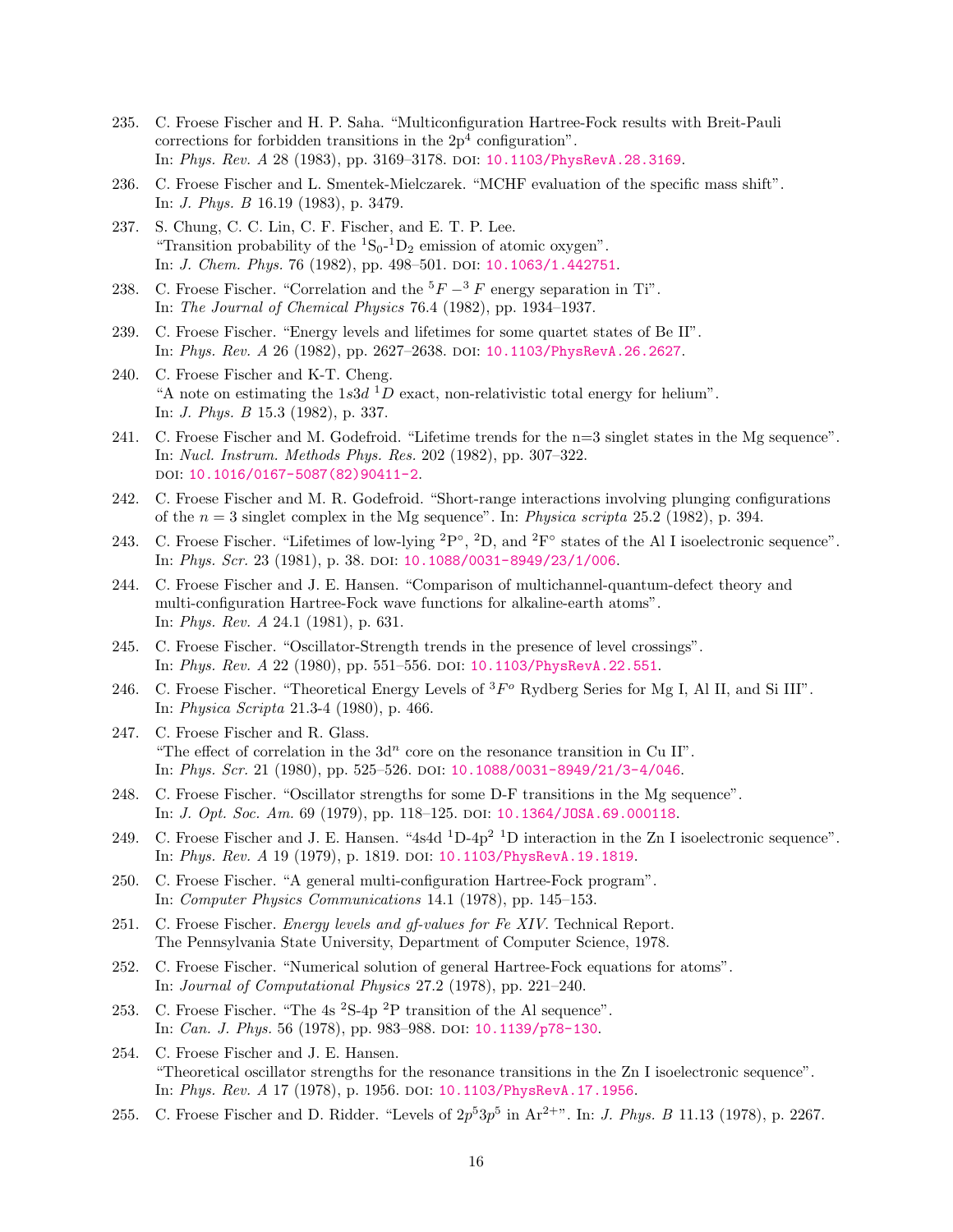- 256. C. Froese Fischer. "Oscillator strengths for <sup>2</sup>S-2P transitions in the copper sequence". In: *J. Phys. B* 10 (1977), p. 1241. DOI: [10.1088/0022-3700/10/7/013](http://dx.doi.org/10.1088/0022-3700/10/7/013).
- 257. R. J. S. Crossley, L. J. Curtis, and C. Froese Fischer. "Discrepancies between theoretical and experimental atomic oscillator strengths of the sodium isoelectronic sequence resonance transition". In: *Phys. Lett. A* 57 (1976), pp. 220–222. doi:  $10.1016/0375-9601(76)90042-6$ .
- 258. C. Froese Fischer. "A Z-dependent representation of the transition integral". In: Phys. Scr. 14 (1976), pp. 269–272. doi: [10.1088/0031-8949/14/6/004](http://dx.doi.org/10.1088/0031-8949/14/6/004).
- 259. C. Froese Fischer. "Oscillator strengths for the  $2P^{-2}D$  transitions of the Al I sequence". In: *Can. J. Phys.* 54 (1976), pp. 740–747. DOI: [10.1139/p76-084](http://dx.doi.org/10.1139/p76-084).
- 260. C. Froese Fischer. "Z-dependence of correlation effects and f-values in the sodium isoelectronic sequence". In: *Can. J. Phys.* 54 (1976), pp. 1465–1481. DOI: [10.1139/p76-174](http://dx.doi.org/10.1139/p76-174).
- 261. C. Froese Fischer, J. E. Hansen, and M. Barwell. "Ab initio results for V I and Cr I". In: *J. Phys. B* 9 (1976), p. 1841. DOI: [10.1088/0022-3700/9/11/010](http://dx.doi.org/10.1088/0022-3700/9/11/010).
- 262. C. Froese Fischer. "A correlation study of Li ground state by the MCHF procedure". In: Int. J. Quantum Chem. 9.2 (1975), pp. 273–285.
- 263. C. Froese Fischer. "Theoretical oscillator strengths for  $nP \to nD$  transitions in Mg". In: *Can. J. Phys.* 53 (1975), pp. 184–191. doi:  $10.1139/p75-026$ .
- 264. C. Froese Fischer. "Theoretical oscillator strengths for  $nS \to mP$  transitions in Mg". In: *Can. J. Phys.* 53 (1975), pp. 338-342. DOI: [10.1139/p75-043](http://dx.doi.org/10.1139/p75-043).
- 265. C. Froese Fischer and K. M. S. Saxena. "A new version of AAKF (Reduced Tensor Matrix Elements) adapted to spectroscopic notation". In: Computer Physics Communications 9.6 (1975), pp. 370–380.
- 266. C. Froese Fischer and K. M. S. Saxena. "Correlation study of Be  $1s^2 2s^2 p$  <sup>1</sup>P by a separated-pair numerical multi-configuration Hartree-Fock procedure". In: Phys. Rev. A 12.6 (1975), p. 2281.
- 267. C. Froese Fischer and K. M. S. Saxena. "Oscillator strengths from numerical MCHF radial functions". In: Comput. Phys. Commun. 9 (1975), pp. 381-391. DOI: [10.1016/0010-4655\(75\)90018-1](http://dx.doi.org/10.1016/0010-4655(75)90018-1).
- 268. C. Froese Fischer and K. M. S. Saxena. "Oscillator strengths from numerical MCHF radial functions". In: Computer Physics Communications 9.6 (1975), pp. 381–391.
- 269. W. S. Tan and C. Froese Fischer. "Monotone matrices arising from application of finite difference methods to boundary value problems not necessarily of class M". In: Utilitas Mathematica 7 (1975), pp. 59–72.
- 270. C. Froese Fischer. "A multiconfiguration Hartree-Fock approach to atomic structure calculations". In: Int. J. Quantum Chem. 8.S8 (1974), pp. 5–15. doi: [10.1002/qua.560080804](http://dx.doi.org/10.1002/qua.560080804).
- 271. C. Froese Fischer. "Correlation effects important for accurate oscillator strengths". In: *J. Phys. B* 7 (1974), p. L91. DOI: [10.1088/0022-3700/7/4/002](http://dx.doi.org/10.1088/0022-3700/7/4/002).
- 272. C. Froese Fischer. "The effect of correlation on excitation probability Kr  $4p^6 - Rb^+ 4p^5 5p$  following  $\beta$ -decay". In: Zeitschrift für Physik 266.3 (1974), pp. 161-165. DOI: [10.1007/BF01668834](http://dx.doi.org/10.1007/BF01668834).
- 273. C. Froese Fischer and K. M. S. Saxena. "Correlation study of Be  $1s^22s^2$  by a separated-pair numerical multiconfiguration Hartree-Fock procedure". In: Phys. Rev. A 9.4 (1974), pp. 1498–1506. issn: 1050-2947. doi: [10.1103/PhysRevA.9.1498](http://dx.doi.org/10.1103/PhysRevA.9.1498).
- 274. C. Froese Fischer. "A critical review of programs in atomic structure for bound states". In: Computer Physics Communications 5.2 (1973), pp. 147–152.
- 275. C. Froese Fischer. "Average-energy-of-configuration Hartree-Fock results for the atoms helium to radon". In: Atomic Data and Nuclear Data Tables 12.1 (1973), pp. 87–99.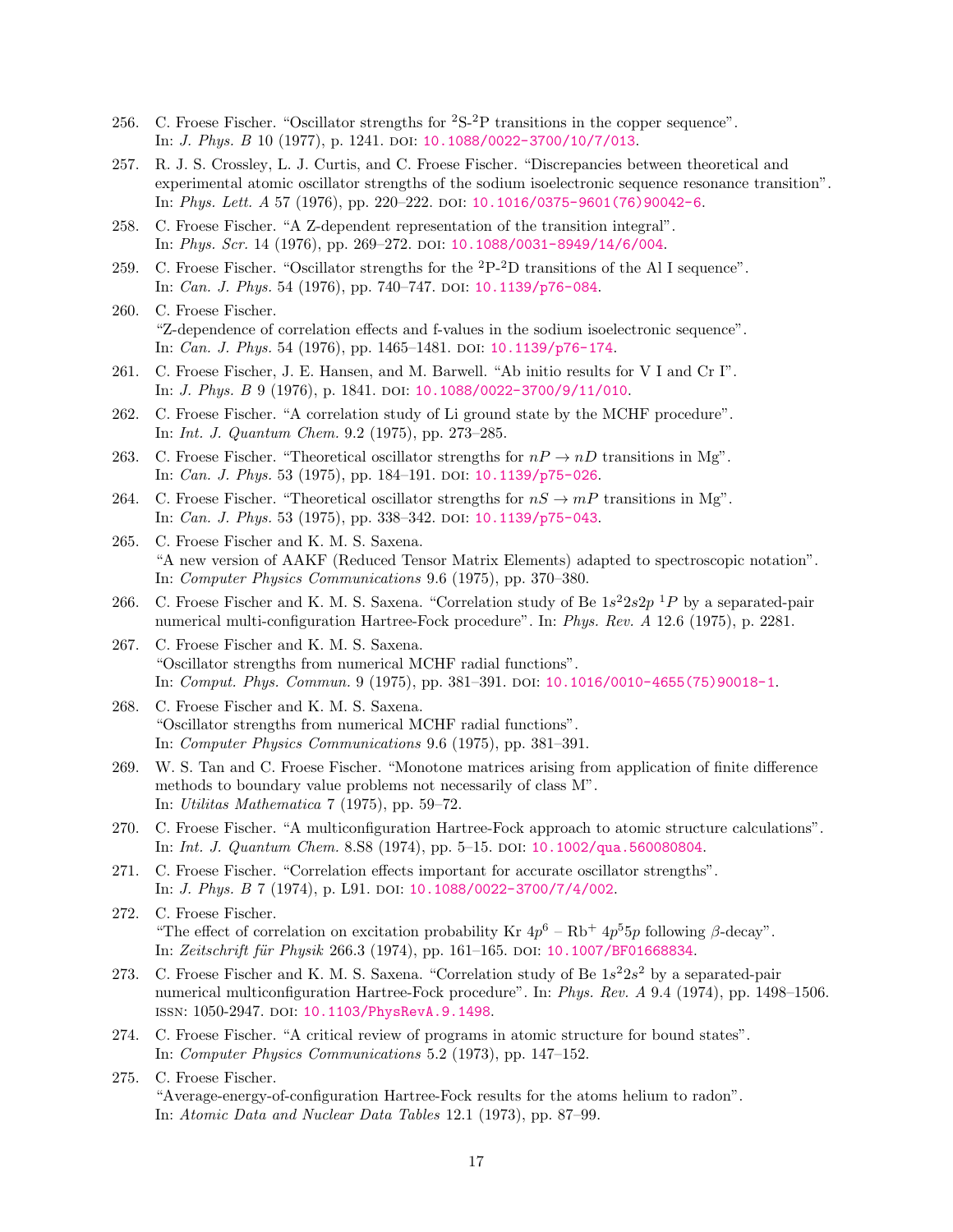- 276. C. Froese Fischer. "Brillouin's theorem for excited  $(nl)^q (n'l)^{q'}$  configurations". In: J. Phys. B 6.10 (1973), p. 1933.
- 277. C. Froese Fischer. "Multi-Configuration Hartree-Fock Correlation Study of  $1s2s$ <sup>1</sup>S". In: Canadian Journal of Physics 51.11 (1973), pp. 1238–1243.
- 278. C. Froese Fischer. "Oscillator strengths for  $3d^n 4s \rightarrow 3d^n 4p$  transitions in the iron series". In: J. Quant. Spectrosc. Radiat. Transfer 13 (1973), pp. 201–207. DOI: [10.1016/0022-4073\(73\)90134-9](http://dx.doi.org/10.1016/0022-4073(73)90134-9).
- 279. C. Froese Fischer. "The solution of Schrödinger's equation for two-electron systems by an MCHF procedure". In: Journal of Computational Physics 13.4 (1973), pp. 502–521.
- 280. C. Froese Fischer and D. W. B. Prentice. "Exact evaluation of Slater integrals using ALTRAN, a symbol manipulation language". In: Computer Physics Communications 6.4 (1973), pp. 157–164.
- 281. C. Froese Fischer. "A multi-configuration Hartree-Fock program with improved stability". In: Computer Physics Communications 4 (1972), pp. 107–116.
- 282. C. Froese Fischer. "Iterative solution of the Hartree-Fock equations with improved stability". In: Journal of Computational Physics 10.2 (1972), pp. 211–223.
- 283. C. Froese Fischer. "Term dependence of Hartree-Fock results for some  $nln'l$  configurations". In: J. Phys. B 5.7 (1972), p. 1302.
- 284. C. Froese Fischer. "Some Hartree-Fock Results for  $(3d + 4s)^{q+1}$  Configurations". In: Canadian Journal of Physics 49.9 (1971), pp. 1205–1210.
- 285. C. Froese Fischer. "Some Hartree-Fock results for  $(3d + 4s)^{q+1}$  configurations". In: Canadian Journal of Physics 49.9 (1971), pp. 1205–1210. issn: 0008-4204.
- 286. C. Froese Fischer. "The deferred difference correction for the Numerov method". In: Computer Physics Communications 2.2 (1971), pp. 124–126.
- 287. C. Froese Fischer. "A comparison of multi-configuration Hartree-Fock and configuration interaction results for the <sup>1</sup>D series of Mg". In: *J. Phys. B* 3.6 (1970), p. 779.
- 288. C. Froese Fischer. "A Multiconfiguration Hartree-Fock program". In: Computer Physics Communications 1 (1969), pp. 151–166.
- 289. C. Froese Fischer and R. A. Usmani. "Properties of some tridiagonal matrices and their application to boundary value problems". In: SIAM Journal of Numerical Analysis 6.1 (1969), pp. 127–. issn: 0036-1429. doi: [10.1137/0706014](http://dx.doi.org/10.1137/0706014).
- 290. C. Froese Fischer. "Configuration mixing in the Al sequence". In: J. Quant. Spectrosc. Radiat. Transfer 8 (1968), p. 755. doi: [10.1016/0022-4073\(68\)90187-8](http://dx.doi.org/10.1016/0022-4073(68)90187-8).
- 291. C. Froese Fischer. "Numerical Hartree-Fock results for atoms Helium to Radon". In: Canadian Journal of Physics 46.20 (1968), pp. 2336–. issn: 0008-4204.
- 292. C. Froese Fischer. "Orthogonality assumption in Hartree-Fock approximation for  $2p^n3p$  configurations". In: Canadian Journal of Physics 46.21 (1968), pp. 2435–&. issn: 0008-4204.
- 293. C. Froese Fischer. "Superposition of configuration results for Si II". In: Astrophys. J. 151 (1968), p. 759. DOI: [10.1086/149474](http://dx.doi.org/10.1086/149474).
- 294. C. Froese. "A comparison of spin-orbit parameters". In: Canadian Journal of Physics 45.4 (1967), pp. 1501–1505.
- 295. C. Froese. "Some Hartree-Fock oscillator strengths for highly ionized Fe and Si". In: Bull. Astron. Inst. Netherlands 19.1 (1967), pp. 86–89.
- 296. C. Froese. "Some Hartree-Fock results for two- and four-electron atomic systems". In: *J. Chem. Phys.* 47 (1967), pp. 4010-4015. DOI: [10.1063/1.1701568](http://dx.doi.org/10.1063/1.1701568).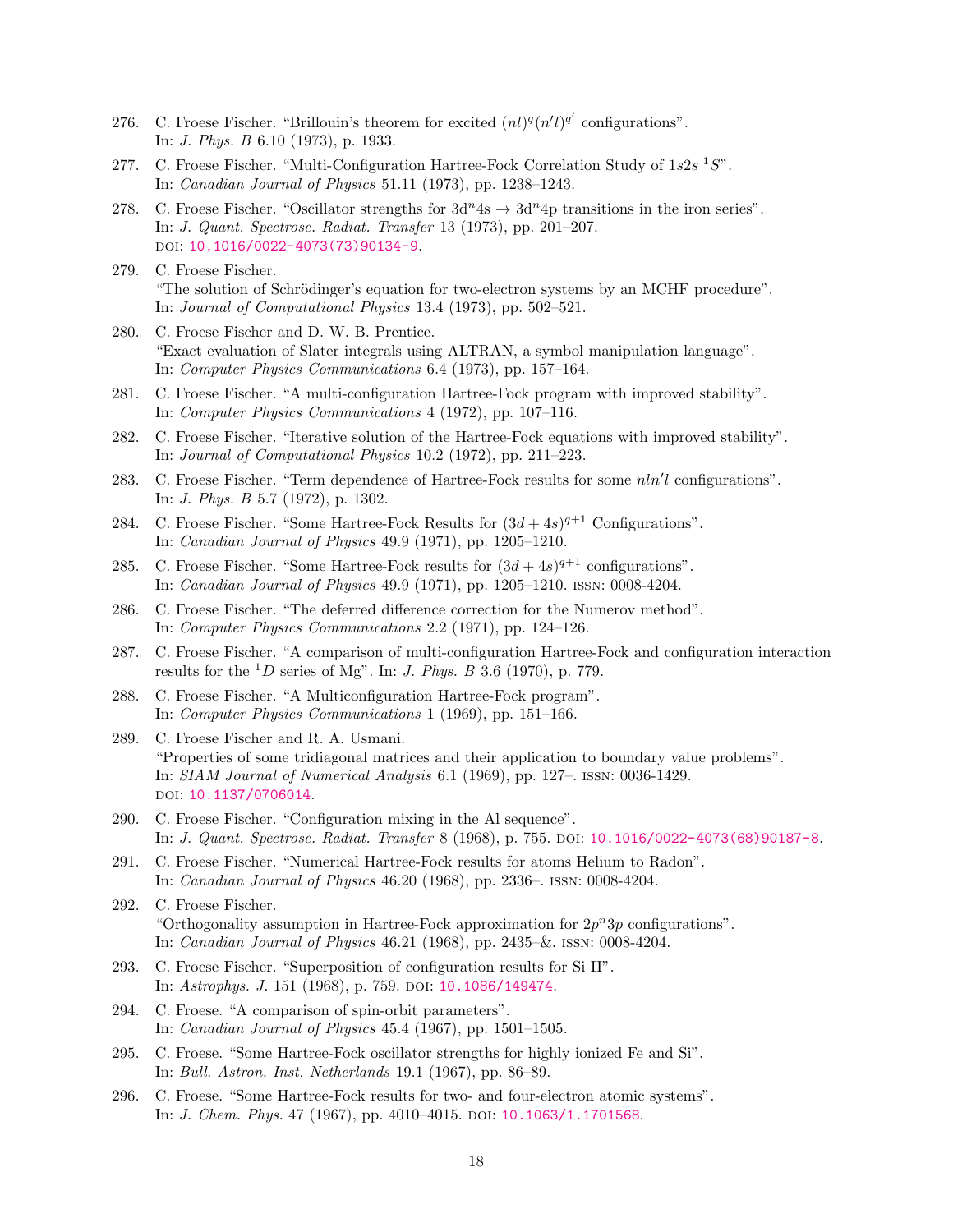- 297. C. Froese. "Superposition of configuration results for oxygen". In: Proc. Phys. Soc. (London) 90 (1967), pp. 39–42. doi: [10.1088/0370-1328/90/1/305](http://dx.doi.org/10.1088/0370-1328/90/1/305).
- 298. C. Froese. "The orthogonality assumption in the Hartree-Fock approximation". In: Canadian Journal of Physics 45.1 (1967), pp. 7–12.
- 299. G. Malli and C. Froese. "Diamagnetic susceptibilities calculated from numerical hartree-fock wave functions". In: Int. J. Quantum Chem. 1.S1 (1967), pp. 99–101.
- 300. G. Malli and C. Froese. "Fermi contact interaction constants calculated from numerical hartree-fock wave functions". In: Int. J. Quantum Chem. 1.S1 (1967), pp. 111–114.
- 301. C. Froese. "Hartree-Fock parameters for the  $2p^2$  C I sequence". In: Astrophys. J. 145 (1966), pp. 932–935. doi: [10.1086/148833](http://dx.doi.org/10.1086/148833).
- 302. C. Froese. "Hartree-Fock parameters for the atoms helium to radon". In: The Journal of Chemical Physics 45.5 (1966), pp. 1417–1420.
- 303. C. Froese. "Hartree-Fock procedure for some  $nsn's$ <sup>1</sup>S configurations". In: *Phys. Rev.* 150 (1966), pp. 1–6. DOI:  $10.1103$ /PhysRev. 150. 1.
- 304. C. Froese and A. B. Underhill. "gf-Values for lines of the Si II spectrum". In: Astrophys. J. 146 (1966), pp. 301-303. DOI: [10.1086/148885](http://dx.doi.org/10.1086/148885).
- 305. C. Froese. "Effect of configuration interaction on transition integral". In: Astrophysical Journal 141.3 (1965), pp. 1206–&. issn: 0004-637X. doi: [10.1086/148208](http://dx.doi.org/10.1086/148208).
- 306. C. Froese. "Hartree-Fock results for some excited states of  $O^{+2}$ ,  $O^+$ , and Ne<sup>+"</sup>. In: Phys. Rev. 137 (1965), p. A1644. DOI: [10.1103/PhysRev.137.A1644](http://dx.doi.org/10.1103/PhysRev.137.A1644).
- 307. C. Froese. "Oscillator strengths for the  $3s^23p^2P-3s3p^2P^2S$  transition in Al I". In: Astrophys. J. 141 (1965), pp. 1557-1559. DOI: [10.1086/148244](http://dx.doi.org/10.1086/148244).
- 308. C. Froese. "The effect of configuration interaction on the transition integral". In: Astrophys. J. 141 (1965), pp. 1206-1221. DOI: [10.1086/148208](http://dx.doi.org/10.1086/148208).
- 309. C. Froese. "Z-dependent comparison of the unrestricted and conventional Hartree-Fock approximation". In: Phys. Rev. 140.5A (1965), A1489–A1494. doi: [10.1103/PhysRev.140.A1489](http://dx.doi.org/10.1103/PhysRev.140.A1489).
- 310. C. Froese. "Some multiplet strengths for transitions in Fe XVI and Fe XV". In: Astrophys. J. 140 (1964), p. 361. DOI: [10.1086/147924](http://dx.doi.org/10.1086/147924).
- 311. C. Froese. "Limiting Screening Numbers and Energy Parameters". In: Canadian Journal of Physics 41.1 (1963), pp. 50–56.
- 312. C. Froese. "Numerical solution of the Hartree-Fock equations". In: Canadian Journal of Physics 41.11 (1963), pp. 1895–1910.
- 313. C. Froese. "On Solving  $y'' = fy + g$  with a boundary condition at infinity". In: Mathematics of Computation 16.80 (1962), pp. 492–494.
- 314. P. A. D. de Maine, M. M. de Maine, and C. Froese. "Iodine complexes in inert solvents: Part XIII. The system: Iodine-benzene-CCl4". In: Journal of Molecular Spectroscopy 8.1 (1962), pp. 373–382.
- 315. C Froese. "An evaluation of Runge-Kutt type methods for higher order differential equations". In: Journal of the ACM 8.4 (1961), pp. 637–&. issn: 0004-5411. doi: [10.1145/321088.321101](http://dx.doi.org/10.1145/321088.321101).
- 316. C. Froese. "Initial Estimates for Self-Consistent Field Calculations for Atoms with Large Atomic Number". In: Phys. Rev. 116.4 (1959), p. 900.
- 317. C. Froese. "Limiting Behaviour of Atomic Wave Functions for Large Atomic Number. III". In: Proc. Roy. Soc. (London) Series A. 251.1267 (1959), pp. 534–535.